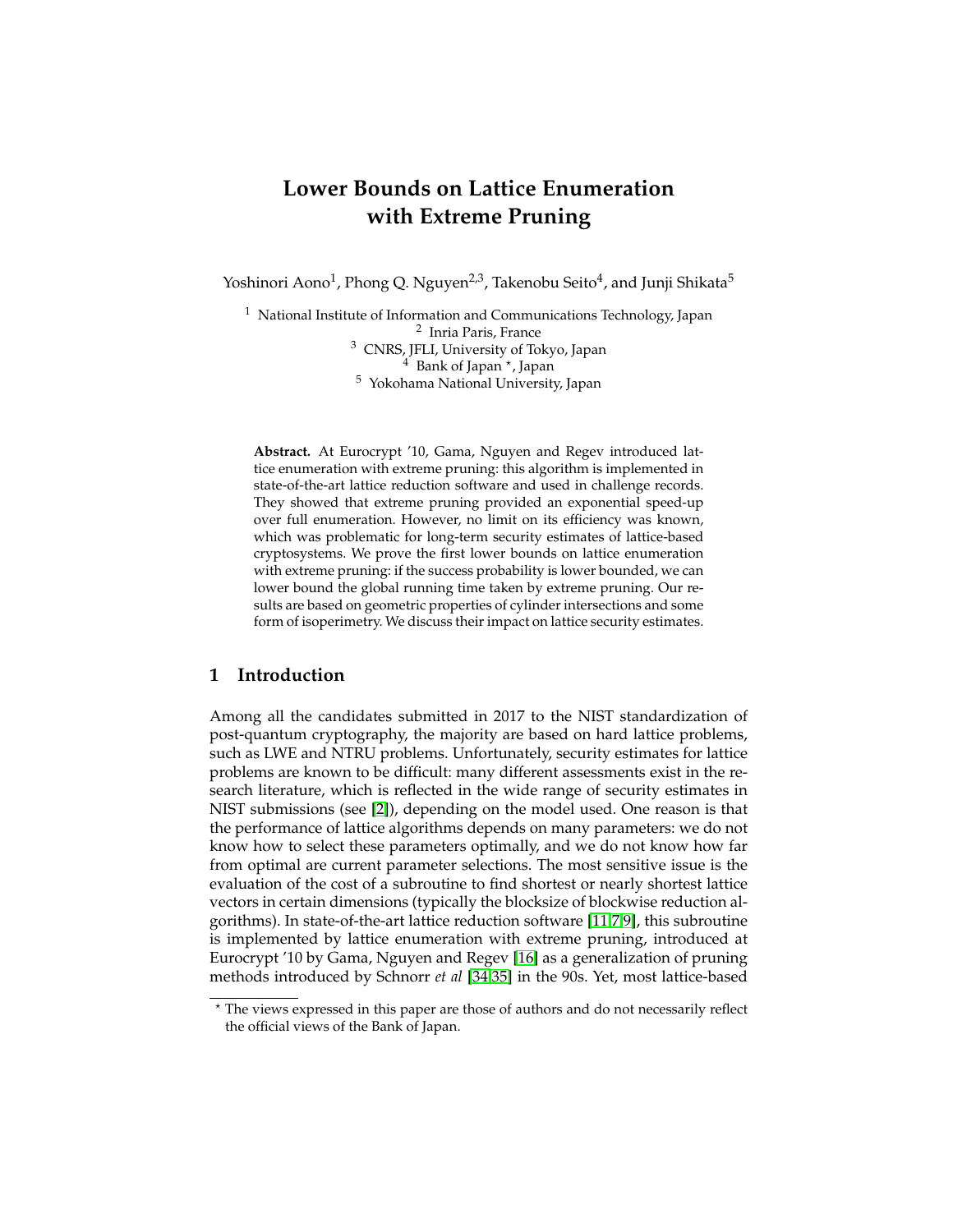NIST submissions chose their parameters based on the assumption that sieving [\[1](#page-24-1)[,28](#page-26-2)[,22](#page-26-3)[,20](#page-25-4)[,8\]](#page-25-5) (rather than enumeration) is the most efficient algorithm for this subroutine. This choice goes back to the analysis of NewHope [\[3,](#page-25-6) Sect. 6], which states that sieving is more efficient than enumeration in dimension  $\geq 250$ for both classical and quantum computers, based on a lower bound on the cost of sieving (ignoring subexponential terms) and an upper bound on the cost of of enumeration (either [\[11,](#page-25-0) Table 4] or [\[10,](#page-25-7) Table 5.2]). In dimensions around 140 − 150, this upper bound is very close to actual running times for solving the largest record SVP challenges [\[32\]](#page-26-4), which does not leave much margin for future progress; and for dimensions  $\geq 250$ , a numerical extrapolation has been used, which is also debatable.

It would be more consistent to compare the sieving lower bound by a lower bound on lattice enumeration with extreme pruning. Unfortunately, no such lower bound is known: the performances of extreme pruning strongly depends on the choice of bounding function, and it is unknown how good can be such a function. There is only a partial lower bound on the cost of extreme pruning in [\[11\]](#page-25-0), assuming that the choice of step bounding function analyzed in [\[16\]](#page-25-3) is optimal. And this partial lower bound is much lower than the upper bound given in [\[11](#page-25-0)[,10\]](#page-25-7).

*Our results.* We study the limitations of lattice enumeration with extreme pruning. We prove the first lower bound on the cost of extreme pruning, given a lower bound on the global success probability. This is done by studying the case of a single enumeration with cylinder pruning, and generalizing it to the extreme pruning case of multiple enumerations, possibly infinitely many. Our results are based on geometric properties of cylinder intersections and a probabilistic form of isoperimetry: usually, isoperimetry refers to a geometric inequality involving the surface area of a set and its volume.

Our lower bounds are easy to compute and appear to be reasonably tight in practice, at least in the single enumeration case: we introduce a cross-entropybased method which experimentally finds upper bounds somewhat close to our lower bounds.

*Impact.* By combining our lower bounds with models of strongly-reduced lattice bases introduced in [\[26,](#page-26-5)[11,](#page-25-0)[7\]](#page-25-1) and quantum speed-ups for enumeration [\[6\]](#page-25-8), we obtain more sound comparisons with sieving: see Fig. [1](#page-2-0) for an overview. It suggests that enumeration is faster than sieving up to higher dimensions than previously considered by lattice-based submissions to NIST post-quantum cryptography standardization: the cost lower bound used by many NIST submissions is not as conservative as previously believed, especially in the quantum setting. Concretely, in the quantum setting, the lower bounds of enumeration and sieving cross in dimensions roughly 300-400 in the HKZ-basis model or beyond 500 in the Rankin-basis model, depending on how many enumerations are allowed. We note that in high dimension, our lower bound for enumeration with  $10^{10}$  HKZ bases is somewhat close to the numerical extrapolation of [\[17,](#page-25-9) (2)], called Core-Enum+*O*(1) in [\[2\]](#page-24-0).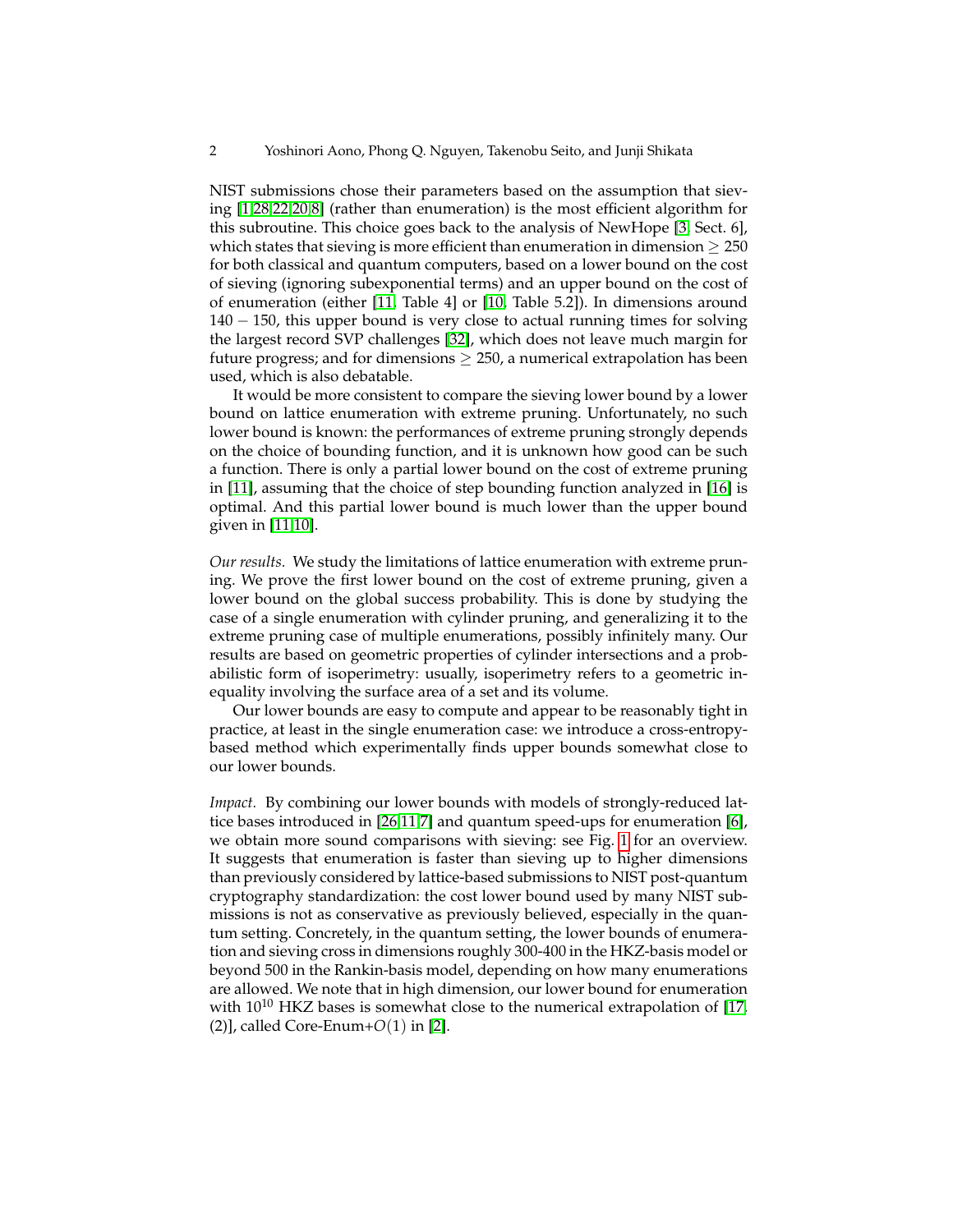

150

100

50

 $\overline{0}$ 

 $-50^{100}$ 

200

128

Rankin Upper (#bases=10<sup>10</sup>)<br>Rankin Lower (#bases=10<sup>10</sup>)<br>Rankin Upper (Unlimited bases)

Rankin Lower (Unlimited bases)<br>Quantum Sieve 2<sup>0,265n</sup><br>Q-Enum in [2]

500

300 400<br>Dimension

Level

Security

<span id="page-2-0"></span>**Fig. 1.** Upper/lower bounds on the classical/quantum cost of enumeration with cylinder pruning, using strongly-reduced basis models. See Sect. [5](#page-19-0) for the exact meaning of these curves: the lower bounds correspond to [\(16\)](#page-22-0) and [\(17\)](#page-22-1) and the upper bounds are found by the algorithm in Sect. [4.](#page-15-0) For comparison, we also displayed several curves from [\[2\]](#page-24-0):  $2^{0.292n}$  and  $2^{0.265n}$  as the simplified classical/quantum complexity of sieve algorithms, and the numerical extrapolation of enumeration cost of [\[17,](#page-25-9) (2)].

HKZ Upper (#bases=10<sup>10</sup>)<br>HKZ Lower (#bases=10<sup>10</sup>)

HKZ Upper (Unlimited bases)

HKZ Lower (Unlimited bases)<br>Quantum Sieve 2<sup>0.265n</sup>

300 400<br>Dimension

Q-Enum in [2]

500

Quantum

150

100

50

 $\overline{0}$ 

 $-50,000$ 

 $200$ 

128

*Technical overview.* Enumeration is the simplest algorithm to solve hard lattice problems: it outputs *L* ∩ *B*, given a lattice *L* and an *n*-dimensional ball *B* ⊆ **R***<sup>n</sup>* . It dates back to the early 1980s [\[29,](#page-26-6)[18,](#page-25-10)[15\]](#page-25-11) but has been significantly improved in practice in the past twenty years, thanks to pruning methods introduced by Schnorr *et al.* [\[34](#page-26-0)[,35](#page-26-1)[,33\]](#page-26-7), and later revisited and generalized as respectively cylinder pruning by Gama, Nguyen and Regev [\[16\]](#page-25-3) and discrete pruning by Aono and Nguyen [\[5\]](#page-25-12): pruning methods offer a trade-off by enumerating over a special subset  $S \subseteq B$ , at the expense of missing solutions. Gama *et al.* [\[16\]](#page-25-3) introduced the idea of extreme pruning where one repeats pruned enumeration many times over different sets *S*: this can be globally faster than full enumeration, even if a single enumeration has a negligible probability of returning solutions. In the case of cylinder pruning, [\[16\]](#page-25-3) showed that the speed-up can be asymptotically exponential for simple choices of the pruning subset *S*.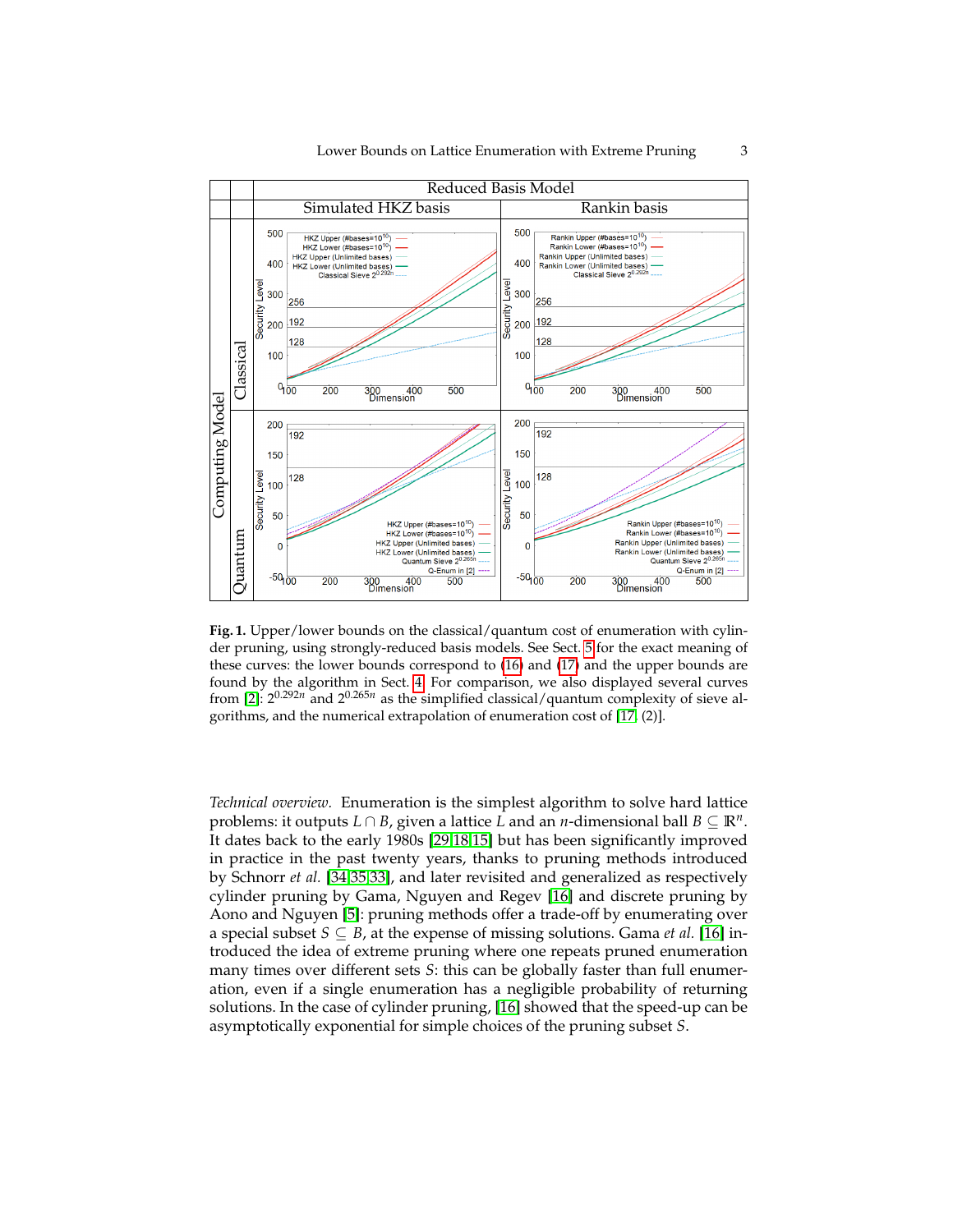4 Yoshinori Aono, Phong Q. Nguyen, Takenobu Seito, and Junji Shikata

Cylinder pruning uses the intersection *S* of *n* cylinders defined by a lattice basis and a bounding function *f* : by using different lattice bases *B*, one obtains different sets *S*. The running time and the success probability of cylinder pruning depend on the quality of the basis, and the bounding function *f* . But when one uses different bases, these bases typically have approximately the same quality, which allows to focus on *f* , which determines the radii of *S*.

The probability of success of cylinder pruning is related to the volume of *S*, whereas its cost is related to the volumes of the 'canonical' projections of *S*. We show that if the success probability is lower bounded, that is, if *S* is sufficiently big (with respect to its volume, or its Gaussian measure for the case of solving LWE), then the function *f* defining *S* can be lower bounded: as a special case, if *S* occupies a large fraction of the ball, *f* is lower bounded by essentially the linear pruning function of [\[16\]](#page-25-3). This immediately gives lower bounds on the volumes of the projections of *S*, but we significantly improve these direct lower bounds using the following basic form of isoperimetry: for certain distributions such as the Gaussian distribution, among all Borel sets of a given volume, the ball centered at the origin has the largest probability. The extreme pruning case is obtained by a refinement of isoperimetry over finitely many sets: it is somewhat surprising that we obtain a lower bound even in the extreme case where we allow infinitely many sets *S*.

All our lower bounds are easy to compute. To evaluate their tightness, we introduce a method based on cross-entropy to compute good upper bounds in practice, i.e., good choices of *f* . This is based on earlier work by Chen [\[10\]](#page-25-7).

*Open problem.* Our lower bounds are specific to cylinder pruning [\[16\]](#page-25-3). It would be interesting to obtain tight lower bounds for discrete pruning [\[5\]](#page-25-12).

*Roadmap.* In Section [2,](#page-3-0) we introduce background and notation on lattices, enumeration and its cost estimations. Section [3](#page-7-0) presents our lower bounds as geometric properties of cylinder intersections. Section [4](#page-15-0) shows how to obtain good upper bounds in practice, by finding nice cylinder intersections using crossentropy. Finally, in Section [5,](#page-19-0) we evaluate the tightness of our lower bounds and discuss security estimates for the hardness of finding nearly shortest lattice vectors. The appendix includes proofs of technical results. The full version of this paper on eprint also includes sage scripts to compute our lower bounds.

# <span id="page-3-0"></span>**2 Background**

# **2.1 Notation**

Throughout the paper, we use row representations of matrices. The Euclidean norm of a vector  $\mathbf{v} \in \mathbb{R}^n$  is denoted  $\|\mathbf{v}\|$ . The 'canonical' projection of  $\mathbf{u} \in \mathbb{R}^n$ onto  $\mathbb{R}^k$  for  $1 \leq k \leq n$  is the truncation  $\tau_k(\mathbf{u}) = (u_1, \dots, u_k)$ .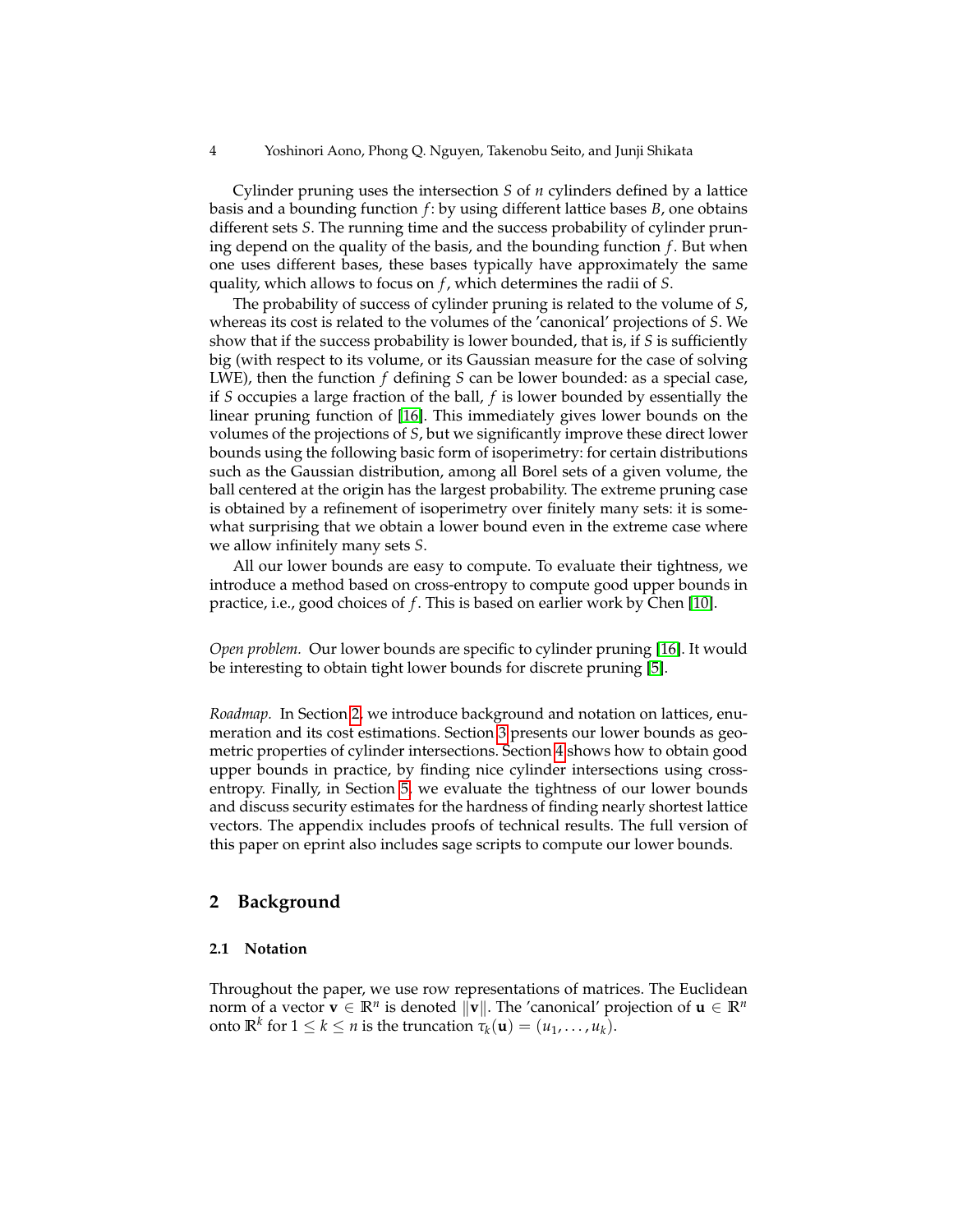*Measures.* We denote by vol the standard Lebesgue measure over **R***<sup>n</sup>* . We denote by  $\rho_{n,\sigma}$  the centered Gaussian measure of variance  $\sigma^2$ , whose pdf over  $\mathbb{R}^n$ is

$$
(2\pi\sigma^2)^{-n/2}e^{-\|\mathbf{x}\|^2/(2\sigma^2)}.
$$

The standard Gaussian measure is  $\rho_n = \rho_{n,1}$ .

*Balls.* We denote by Ball*n*(*R*) the *n*-dimensional zero-centered ball of radius *R*. Let  $V_n(R) = \text{vol}(Ball_n(R))$ . Let  $\mathbf{u} = (u_1, \dots, u_n)$  be a point chosen uniformly at random from the unit sphere  $S^{n-1}$ , *e.g.*  $u_i = x_i / \sqrt{\sum_{j=1}^n x_j^2}$ , where  $x_1, \ldots, x_n$  are independent, normally distributed random variables with mean 0 and variance 1. Then  $\|\tau_k(\mathbf{u})\|^2 = \frac{\sum_{i=1}^k x_i^2}{\sum_{i=1}^k x_i^2 + \sum_{i=k+1}^n x_i^2} = \frac{X}{X+Y}$ , where X and Y have distributions Gamma( $k/2$ ,  $\theta = 2$ ) and Gamma( $(n - k)/2$ ,  $\theta = 2$ ) respectively. Here, we use the scale parametrization to represent Gamma distributions. Hence,  $\|\tau_k(\mathbf{u})\|^2$ has distribution Beta $(k/2,(n-\bar{k})/2)$ . In particular,  $\|\tau_{n-2}({\textbf{u}})\|^2$  has distribution Beta $(n/2 - 1, 1)$ , whose pdf is  $x^{(n/2)-2}/B(n/2 - 1, 1) = (n/2 - 1)x^{(n/2)-2}$ . It follows that the truncation  $\tau_{n-2}(\mathbf{u})$  is uniformly distributed over Ball<sub>*n*−2</sub>(1), which allows to transfer our results to random points in balls.

Recall that the cumulative distribution function of the Beta(*a*, *b*) distribution is the regularized incomplete beta function  $I_x(a, b)$  defined as:

<span id="page-4-1"></span>
$$
I_x(a,b) = \frac{1}{B(a,b)} \int_0^x u^{a-1} (1-u)^{b-1} du,
$$
 (1)

where  $B(a, b) = \frac{\Gamma(a)\Gamma(b)}{\Gamma(a+b)}$  denotes the beta function. We have the following elementary bounds (by integrating by parts):

$$
\frac{x^a(1-x)^{b-1}}{aB(a,b)} \le I_x(a,b) \qquad \forall a > 0, b \ge 1, 0 \le x \le 1 \qquad (2)
$$

<span id="page-4-0"></span>
$$
I_x(a,b) \le \frac{x^a}{a \cdot B(a,b)} \qquad \forall a > 0, b \ge 1, 0 \le x \le 1 \tag{3}
$$

For  $z \in [0, 1]$  and  $a, b > 0$ ,  $I_z^{-1}(a, b) + I_{1-z}^{-1}(b, a) = 1$  which is immediate from the relation  $I_x(a, b) + I_{1-x}(b, a) = 1$ .

Finally,  $P(s, x) = \int_0^x t^{s-1} e^{-t} dt / \Gamma(s)$  is the regularized incomplete gamma function.

*Lattices.* A *lattice L* is a discrete subgroup of **R***m*, or equivalently the set  $L(\mathbf{b}_1, ..., \mathbf{b}_n) = \{\sum_{i=1}^n x_i \mathbf{b}_i : x_i \in \mathbb{Z}\}$  of all integer combinations of *n* linearly independent vectors  $\mathbf{b}_1, \ldots, \mathbf{b}_n \in \mathbb{R}^m$ . Such  $\mathbf{b}_i$ 's form a *basis* of *L*. All the bases of *L* have the same number *n* of elements, called the dimension or rank of *L*, and the same *n*-dimensional volume of the parallelepiped  $\{\sum_{i=1}^{n} a_i \mathbf{b}_i : a_i \in [0,1)\}$ they generate. We call this volume the co-volume, or determinant, of *L*, and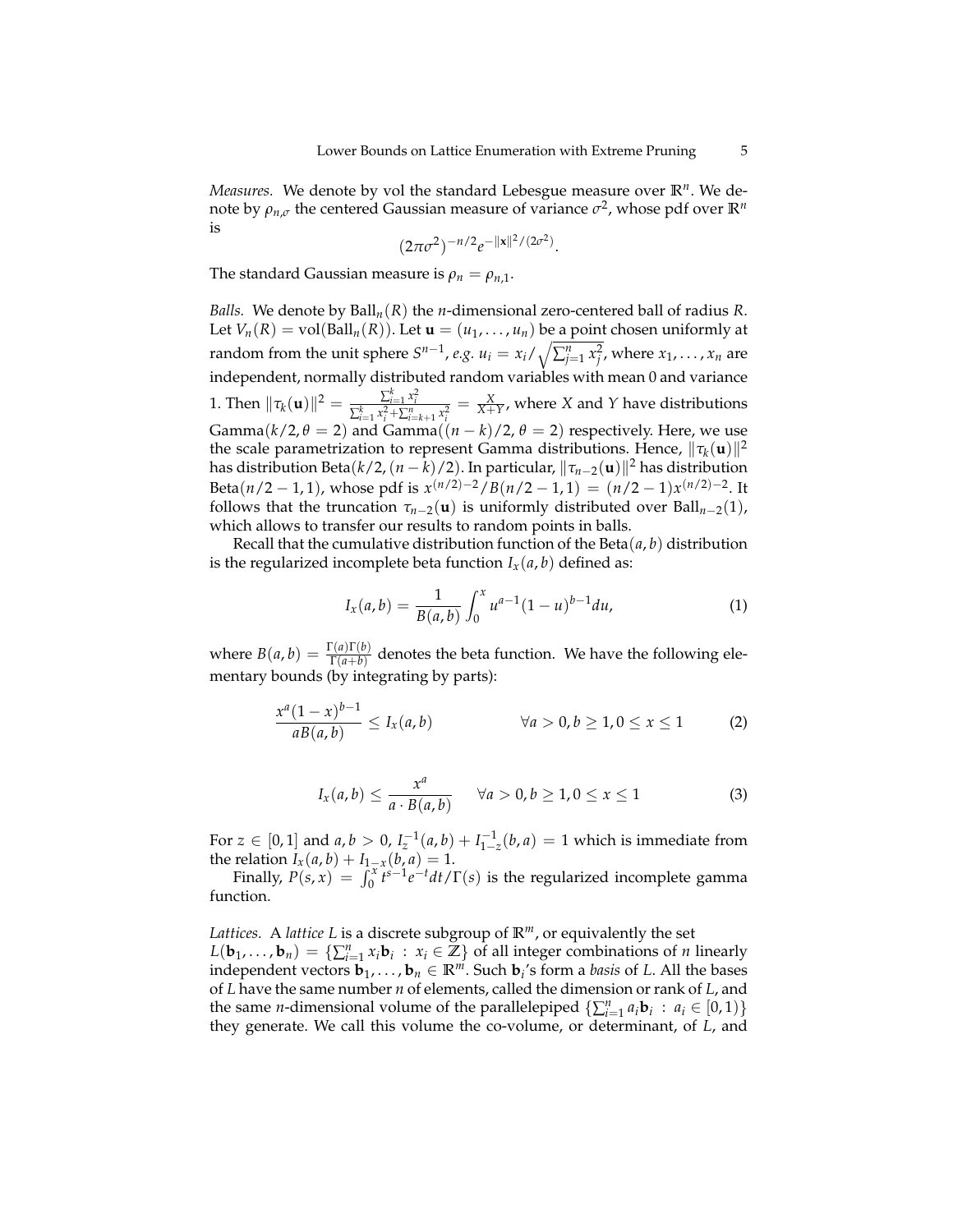denote it by  $covol(L)$ . The lattice L is said to be *full-rank* if  $n = m$ . The most famous lattice problem is the *shortest vector problem* (SVP), which asks to find a non-zero lattice vector of minimal Euclidean norm. The *closest vector problem* (CVP) asks to find a lattice vector closest to a target vector.

*Orthogonalization.* For a basis  $B = (\mathbf{b}_1, \dots, \mathbf{b}_n)$  of a lattice *L* and  $i \in \{1, \dots, n\}$ , we denote by  $\pi_i$  the orthogonal projection on span $(\mathbf{b}_1, \ldots, \mathbf{b}_{i-1})^{\perp}$ . The *Gram*-*Schmidt orthogonalization* of the basis *B* is defined as the sequence of orthogonal vectors  $B^* = (\mathbf{b}_1^*, \dots, \mathbf{b}_n^*)$ , where  $\mathbf{b}_i^* := \pi_i(\mathbf{b}_i)$ . We can write each  $\mathbf{b}_i$  as  $\mathbf{b}_i^{\star} + \sum_{j=1}^{i-1} \mu_{i,j} \mathbf{b}_j^{\star}$  for some unique  $\mu_{i,1}, \ldots, \mu_{i,i-1} \in \mathbb{R}$ . Thus, we may represent the *µi*,*<sup>j</sup>* 's by a lower-triangular matrix *µ* with unit diagonal. The projection of a lattice may not be a lattice, but  $\pi_i(L)$  is an  $n + 1 - i$  dimensional lattice generated by  $\pi_i(\mathbf{b}_i), \ldots, \pi_i(\mathbf{b}_n)$ , with  $\text{covol}(\pi_i(L)) = \prod_{j=i}^n ||\mathbf{b}_j^*||$ .

*The Gaussian Heuristic.* For a full-rank lattice *L* in  $\mathbb{R}^n$  and a measurable set  $C \subset$ **R***<sup>n</sup>* , the Gaussian heuristic estimates the number of lattice points inside of *C* to be approximately  $vol(C)/vol(L)$ . Accordingly, we would expect that  $\lambda_1(L)$ might be close to  $GH(L) = V_n(1)^{-1/n}vol(L)^{1/n}$ , which holds for a random lattice *L*.

*Cylinders.* The performances of cylinder pruning are directly related to the following bodies. Define the (*k*-dimensional) cylinder-intersection of radii  $R_1 \leq$  $\cdots \leq R_k$  as the set

$$
C_{R_1,\ldots,R_k} = \left\{ (x_1,\ldots,x_k) \in \mathbb{R}^k, \ \forall j \leq k, \ \sum_{\ell=1}^j x_{\ell}^2 \leq R_j^2 \right\} \subseteq \text{Ball}_k(R_k).
$$

Gama *et al.* [\[16\]](#page-25-3) showed how to efficiently compute tight lower and upper bounds for  $vol(C_{R_1,...,R_k})$ , thanks to the Dirichlet distribution and special integrals.

### **2.2 Enumeration with Cylinder Pruning**

To simplify notations, we assume that we focus on the SVP setting, *i.e.* to find short lattice vectors, rather than the more general CVP setting. Let *L* be a fullrank lattice in  $\mathbb{R}^n$ . Given a basis  $B = (\mathbf{b}_1, \ldots, \mathbf{b}_n)$  of *L* and a radius  $R > 0$ , Enumeration [\[29,](#page-26-6)[18](#page-25-10)[,15\]](#page-25-11) outputs  $L \cap S$  where  $S = \text{Ball}_n(R)$  by a depth-first tree search: by comparing all the norms of the vectors obtained, one extracts a shortest non-zero lattice vector.

We follow the general pruning framework of [\[5\]](#page-25-12), which replaces *S* by a subset of *S* depending on *B*. Given a function  $f : \{1, \ldots, n\} \rightarrow [0, 1]$ , Gama *et al.* [\[16\]](#page-25-3) introduced the following set to generalize the pruned enumeration of [\[34,](#page-26-0)[35\]](#page-26-1):

$$
P_f(B, R) = \{ \mathbf{x} \in \mathbb{R}^n \text{ s.t. } ||\pi_{n+1-i}(\mathbf{x})|| \le f(i)R \text{ for all } 1 \le i \le n \},\qquad(4)
$$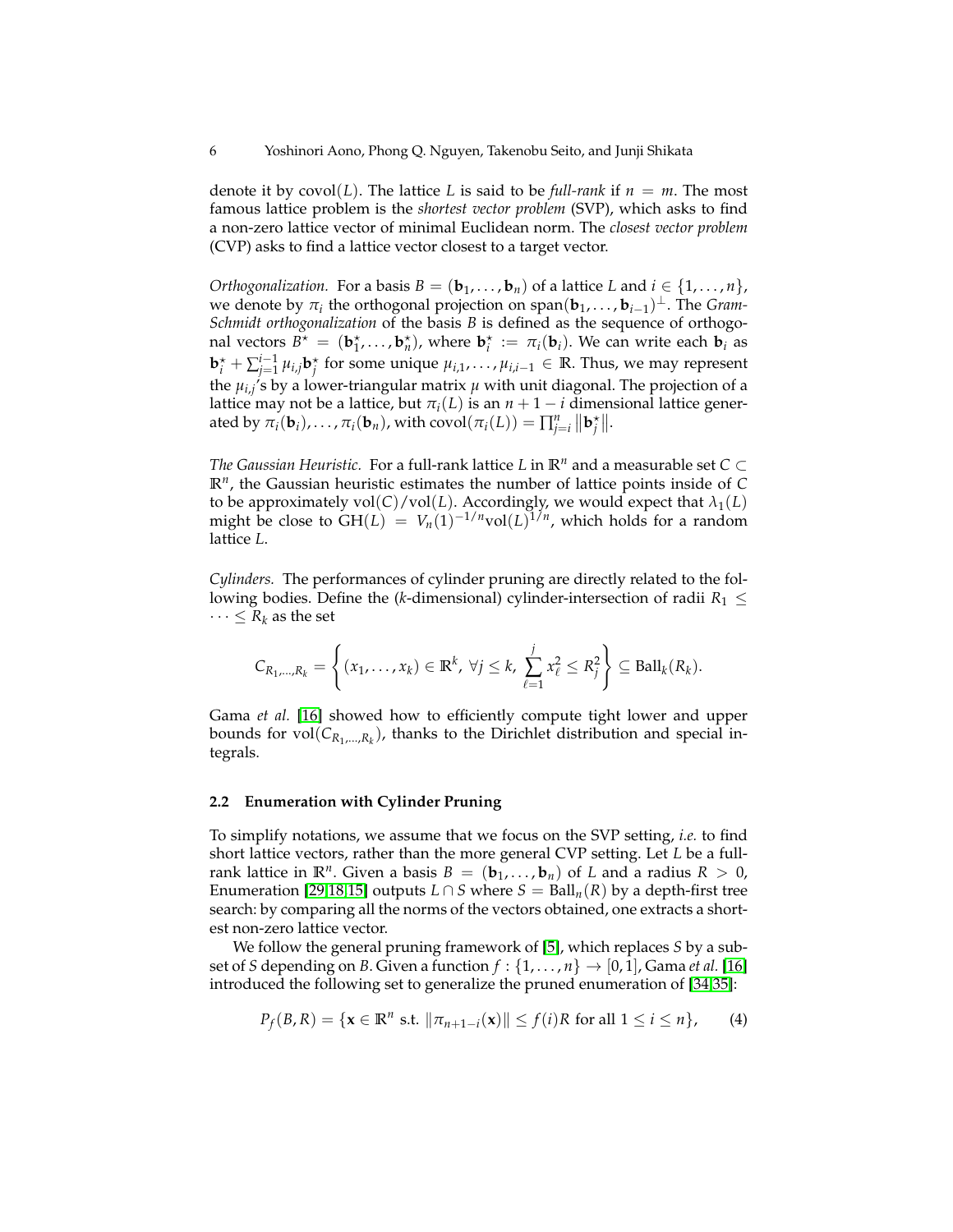where the  $\pi_i$  is the projection over  $\text{span}(\mathbf{b}_1,\ldots,\mathbf{b}_{i-1})^{\perp}.$  The set  $P_f(B,R)$  should be viewed as a random variable. Note that  $P_f(B,R) ⊆ \text{Ball}_n(R)$  and if *g* is the constant function equal to 1, then  $P_g(B, R) = \text{Ball}_n(R)$ .

Gama *et al.* [\[16\]](#page-25-3) noticed that the basic enumeration algorithm can actually compute  $L \cap P_f(B, R)$  instead of  $L \cap Ball_n(R)$ , just by changing its parameters. We call *cylinder pruning* this form of pruned enumeration, because *P<sup>f</sup>* (*B*, *R*) is an intersection of cylinders, since each equation  $\|\pi_{n+1-i}(\mathbf{x})\| \leq f(i)R$  defines a cylinder. Cylinder pruning was historically introduced in the SVP setting, but its adaptation to CVP is straightforward, as was shown by Liu and Nguyen [\[21\]](#page-25-13).

*Complexity of Enumeration.* The advantage is that for suitable choices of *f* , enumerating *L* ∩ *P*<sub>*f*</sub>(*B*, *R*) is much cheaper than enumerating *L* ∩ Ball<sub>*n*</sub>(*R*): indeed, [\[16\]](#page-25-3) shows that cylinder pruning runs in  $\sum_{k=1}^{n} N_k$  poly-time operations, where *N<sub>k</sub>* is the number of points of  $\pi_{n+1-k}(L \cap P_f(B,R))$ : this is because *N<sub>k</sub>* is exactly the number of nodes at depth  $n - k + 1$  of the enumeration tree which is searched by cylinder pruning. By the Gaussian heuristic, we have heuristically  $N_k \approx H_k$  where:

$$
H_k = \frac{\text{vol}(\pi_{n+1-k}(P_f(B,R)))}{\text{covol}(\pi_{n+1-k}(L))} = \frac{\text{vol}(C_{Rf(1),...,Rf(k)})}{\text{covol}(\pi_{n+1-k}(L))}.
$$

It follows that the complexity of cylinder pruning is heuristically:

<span id="page-6-0"></span>
$$
N = \sum_{k=1}^{n} \frac{\text{vol}(C_{Rf(1),...,Rf(k)})}{\prod_{i=n-k+1}^{n} ||\mathbf{b}_{i}^{*}||}
$$
(5)

This *N* is a heuristic estimate of the number of nodes in the tree searched by cylinder pruning. It depends on one hand on *R* and the bounding function *f* , but on the other hand on the quality of the basis *B*, because of the term  $\prod_{i=n-k+1}^{n}$   $\|\mathbf{b}_{i}^{*}\|$ . In the SVP setting, one can further divide [\(5\)](#page-6-0) by two, because of symmetries in the enumeration tree.

*Success Probability.* We consider two settings:

**Approximation Setting:** The algorithm is successful if and only if we find at least one non-zero point of  $L \cap P_f(B,R)$ , that is  $L \cap P_f(B,R) \nsubseteq \{0\}$ . This is the situation studied in [\[5\]](#page-25-12) and corresponds to the use of cylinder pruning in blockwise lattice reduction. By the Gaussian heuristic, the number of points of  $L \cap P_f(B,R)$  is heuristically:

$$
\frac{\text{vol}(P_f(B,R))}{\text{covol}(L)} = \frac{\text{vol}(C_{Rf(1),...,Rf(n)})}{\text{covol}(L)}.
$$

So we estimate the probability of success as:

<span id="page-6-1"></span>
$$
\Pr_{\text{succ}} = \min\left(1, \frac{\text{vol}(C_{Rf(1),...,Rf(n)})}{\text{covol}(L)}\right). \tag{6}
$$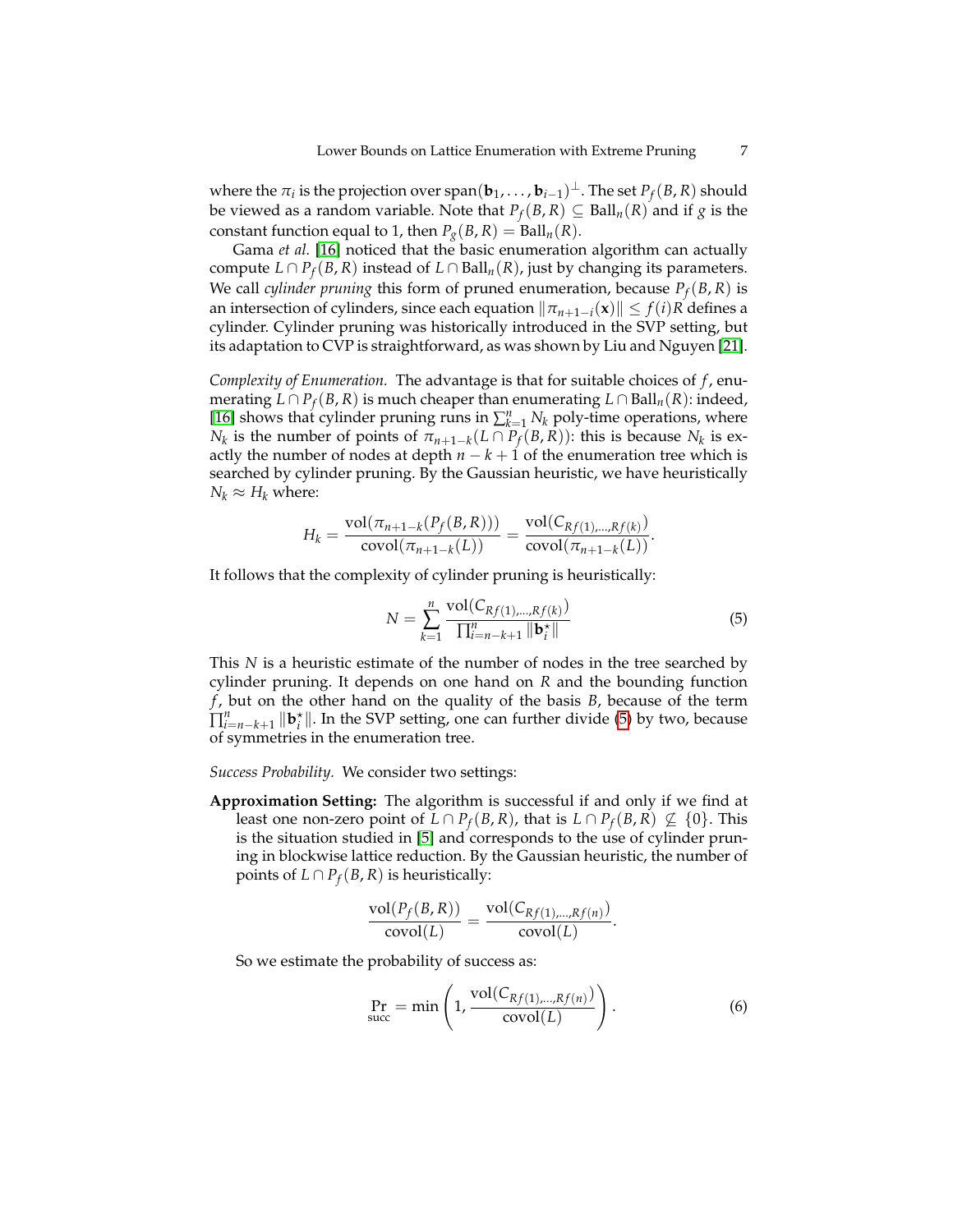Since  $covol(L) = V_n(GH(L))$ , if  $R = \beta GH(L)$ , then [\(6\)](#page-6-1) becomes

<span id="page-7-3"></span>
$$
\Pr_{\text{succ}} = \min\left(1, \beta^n \frac{\text{vol}(C_{Rf(1),...,Rf(n)})}{V_n(R)}\right). \tag{7}
$$

**Unique Setting:** This corresponds to the situation studied in [\[16\]](#page-25-3) and to bounded distance decoding (BDD). There is a secret vector  $\mathbf{v} \in L$ , whose distribution is assumed to be the Gaussian distribution over **R***<sup>n</sup>* of parameter *σ*. The algorithm is successful if and only if **v** is returned by the algorithm, *i.e.* if and only if  $\mathbf{v} \in P_f(B,R)$ . So we estimate the probability of success as:

<span id="page-7-4"></span>
$$
\Pr_{\text{succ}} = \rho_{n,\sigma}(P_f(B,R)) = \rho_{n,\sigma}(C_{f(1)R,\dots,f(n)R}).\tag{8}
$$

# <span id="page-7-0"></span>**3 Lower Bounds for Cylinder Pruning**

In this section, we prove novel geometric properties of cylinder intersections: if a cylinder intersection is sufficiently big (with respect to its volume or its Gaussian measure), we can lower bound the radii defining the intersection, as well as the volume of all its canonical projections, which are also cylinder intersections.

A basic ingredient behind these properties is a special case of cylinder intersections, corresponding to the step-bounding functions used in [\[16\]](#page-25-3). More precisely, we consider the intersection of a ball with a cylinder, which we call a ball-cylinder:

$$
D_{k,n}(R,R')=\left\{(x_1,\ldots,x_n)\in\mathbb{R}^n,\ \sum_{l=1}^k x_l^2\leq R^2\ \text{ and }\ \sum_{l=1}^n x_l^2\leq R'^2\right\}.
$$

In other words,  $D_{k,n}(R, R') = C_{R,\dots,R,R',\dots,R'}$  where *R* is repeated *k* times, and *R*<sup>*l*</sup> is repeated  $n - k$  times. The following result is trivial:

**Lemma 1.** *Let*  $R_1 \leq R_2 \leq \cdots \leq R_n$  *and*  $1 \leq k \leq n$ *. Then:* 

<span id="page-7-2"></span><span id="page-7-1"></span>
$$
C_{R_1,\ldots,R_n}\subseteq D_{k,n}(R_k,R_n).
$$

Note that for fixed *k*, *n* and *R'*,  $vol(D_{k,n}(R, R'))$  is an increasing function of *R*. The following lemma gives properties of the volume and Gaussian measures of ball-cylinders, based on the background:

**Lemma 2.** Let  $R \leq R'$  and  $1 \leq k \leq n$ . Then:

$$
\text{vol}(D_{k,n}(R,R')) = V_n(R') \times I_{(R/R')^2}(k/2, 1 + (n-k)/2)
$$
  
\n
$$
\rho_{k,\sigma}(\text{Ball}_k(R)) \ge \rho_{n,\sigma}(D_{k,n}(R,R')) \ge \rho_{k,\sigma}(\text{Ball}_k(R))\rho_{n,\sigma}(\text{Ball}_n(R'))
$$
  
\n
$$
\rho_{n,\sigma}(\text{Ball}_n(R)) = P(n/2, R^2/(2\sigma^2))
$$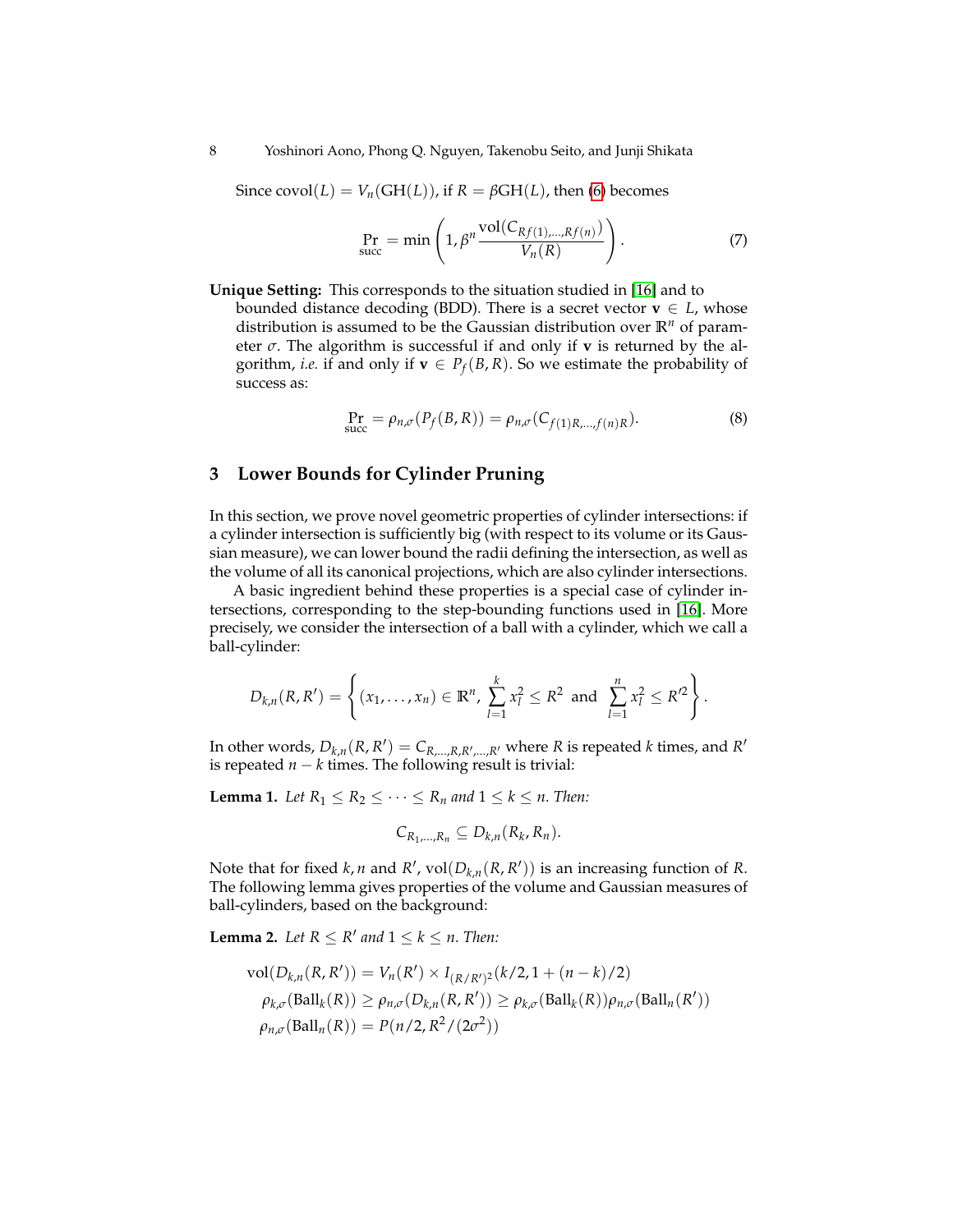*Proof.* Because  $D_{k,n}(R, R') \subseteq \text{Ball}_n(R')$ ,  $\text{vol}(D_{k,n}(R, R')) / V_n(R')$  is the probability that a random vector  $(x_1, \ldots, x_n)$  (chosen uniformly at random from the *n*-dimensional ball of radius *R*<sup>'</sup>) satisfies  $\sum_{l=1}^{k} x_l^2 \leq R^2$ , that is,  $\sum_{l=1}^{k} (x_l/R')^2 \leq$  $(R/R')^2$ . It follows that this probability is also the probability that a random vector  $(y_1, \ldots, y_n)$  (chosen uniformly at random from the *n*-dimensional unit ball) satisfies:  $\sum_{l=1}^{k} y_l^2 \leq (R/R')^2$ . From the background, we know that  $\sum_{l=1}^{k} y_l^2$ has distribution Beta( $k/2$ ,  $(n+2-k)/2$ ), which proves the first equality.

 $\mathrm{Note~that~}D_{k,n}(R,R')\subseteq D_{k,n}(R,+\infty)$ , which proves that  $\rho_{n,\sigma}(D_{k,n}^-(R,R'))\leq 0$  $\rho_{k,\sigma}(\text{Ball}_k(R))$ . Furthermore, by the Gaussian correlation inequality on convex symmetric sets, we have:

$$
\rho_{n,\sigma}(D_{k,n}(R,R')) \ge \rho_{n,\sigma}(\text{Ball}_n(R')) \times \rho_{n,\sigma}\left(\{(x_1,\ldots,x_n) \in \mathbb{R}^n : \sum_{i=1}^k x_i^2 \le R^2\}\right)
$$
  
=  $\rho_{k,\sigma}(\text{Ball}_k(R))\rho_{n,\sigma}(\text{Ball}_n(R'))$ 

 $P(k/2, R^2/(2\sigma^2))P(n/2, R^2/(2\sigma^2)).$ <br>  $P(k/2, R^2/(2\sigma^2))P(n/2, R^2/(2\sigma^2)).$ 

Finally, let  $x_1, \ldots, x_n$  be independent, normally distributed random variables with mean 0 and variance 1. Then  $X = \sum_{i=1}^{n} x_i^2$  has the distribution Gamma( $n/2$ ,  $\theta$  = 2) whose CDF is  $P(n/2, x/2)$ . Therefore  $\rho_n(\text{Ball}_n(R))$  =  $P(n/2, R^2/2)$ .  $^{2}/2$ ).

# **3.1 Lower Bounds on Cylinder Radii**

The following theorem lower bounds the radii of any cylinder intersection covering a fraction of the ball:

**Theorem 1.** *Let*  $0 \le R_1 \le \cdots \le R_n$  *be such that*  $vol(C_{R_1,\ldots,R_n}) \ge \alpha V_n(R_n)$ , *where*  $0 \le \alpha \le 1$ . If for all  $1 \le k \le n$ , we define  $\alpha_k > 0$  by  $I_{\alpha_k}(k/2, 1 + (n-k)/2) = \alpha$ ,  $\mathcal{A}(R_n) \cup \{D_{k,n}(\sqrt{\alpha_k}R_n, R_n)) \leq \text{vol}(C_{R_1,\ldots,R_n})$  and:

<span id="page-8-0"></span>
$$
R_k \geq \sqrt{\alpha_k} R_n.
$$

*Proof.* Lemma [1](#page-7-1) shows that:

$$
\text{vol}(C_{R_1,\ldots,R_n}) \leq \text{vol}(D_{k,n}(R_k,R_n)).
$$

On the other hand, Lemma [2](#page-7-2) shows that by definition of *α<sup>k</sup>* :

$$
\operatorname{vol}(D_{k,n}(\sqrt{\alpha_k}R_n, R_n))
$$
  
=  $V_n(R_n) \times I_{\alpha_k} \left(\frac{k}{2}, 1 + \frac{n-k}{2}\right) = \alpha V_n(R_n) \le \operatorname{vol}(C_{R_1,\ldots,R_n}),$ 

which proves the first statement. Hence:

which proves the first statement. Tence.<br>vol $(D_{k,n}(\sqrt{\alpha_k}R_n, R_n)) \le \text{vol}(D_{k,n}(R_k, R_n))$ , which implies that  $R_k \ge \sqrt{\alpha_k}R_n$ .  $\Box$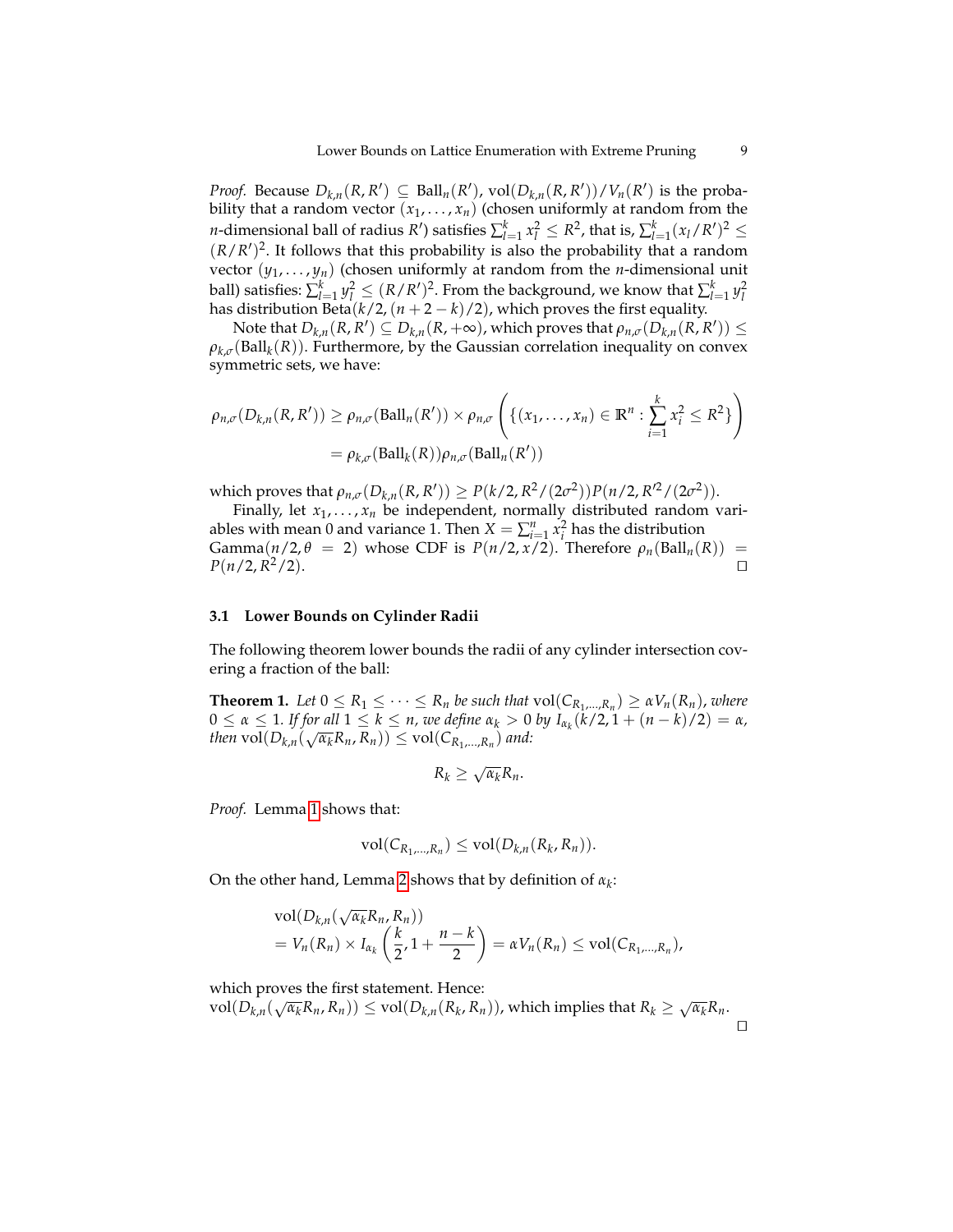10 Yoshinori Aono, Phong Q. Nguyen, Takenobu Seito, and Junji Shikata

The parameter *α* in Th. [1](#page-8-0) is directly related to our success probability [\(7\)](#page-7-3) in the approximation setting: indeed, if  $R_n = \beta GH(L)$  and  $Pr_{succ} \geq \gamma$ , then  $\alpha = \gamma/\beta^n$ satisfies the condition of Th. [1.](#page-8-0) We have the following Gaussian analogue of Th. [1,](#page-8-0) where the lower bound on the volume is replaced by a lower bound on the Gaussian measure:

**Theorem 2.** Let  $0 \le R_1 \le \cdots \le R_n$  be such that  $\rho_{n,\sigma}(C_{R_1,\ldots,R_n}) \ge \beta$ , where  $0 \leq \beta \leq 1$ *. If for all*  $1 \leq k \leq n$  we define  $\beta_k > 0$  by  $P(k/2, \beta_k/(2\sigma^2)) = \beta$ *, then*  $\rho_{n,\sigma}(D_{k,n}(\sqrt{\beta_k}, R_n)) \leq \rho_{n,\sigma}(C_{R_1,\dots,R_n})$  and  $R_k \geq \sqrt{\beta_k}.$ 

*Proof.* On the one hand, Lemma [1](#page-7-1) shows that:

<span id="page-9-0"></span>
$$
\rho_{n,\sigma}(C_{R_1,\ldots,R_n}) \leq \rho_{n,\sigma}(D_{k,n}(R_k,R_n)).
$$

On the other hand, Lemma [2](#page-7-2) shows that by definition of *β<sup>k</sup>* :

$$
\rho_{n,\sigma}(D_{k,n}(\sqrt{\beta_k},R_n)) \leq P(k/2,\beta_k/2(\sigma^2)) = \beta \leq \rho_{n,\sigma}(C_{R_1,\ldots,R_n}),
$$

which proves the first statement. Hence:

$$
\rho_{n,\sigma}(D_{k,n}(\sqrt{\beta_k}, R_n)) \leq \rho_{n,\sigma}(D_{k,n}(R_k, R_n)),
$$
  
at  $R_k \geq \sqrt{\beta_k}$ .

which implies that  $R_k \geq \sqrt{\beta_k}$ 

In Th. [2,](#page-9-0)  $β$  can be chosen as any lower bound on the success probability in the unique setting [\(8\)](#page-7-4).

Th. [1](#page-8-0) allows to derive numerical lower bounds on the radii, from any lower bound on the success probability. However, there is a special case for which the lower bound has a simple algebraic form, thanks to the following technical lemma (proved in Appendix [A\)](#page-26-8):

**Lemma 3.** *If*  $1 \leq k \leq n$ *, then:* 

<span id="page-9-1"></span>
$$
1 - P(1/2, 1/2) \le I_{k/n}(k/2, (n-k)/2) \le P(1/2, 1/2) \tag{9}
$$

By coupling Th. [1](#page-8-0) and Lemma [3,](#page-9-1) we obtain that the squared radii of any highvolume cylinder intersection are lower bounded by linear functions:

**Theorem 3.** Let  $0 \le R_1 \le \cdots \le R_n$  such that  $vol(C_{R_1,\ldots,R_n}) \ge P(1/2,1/2) \times$ *V*<sup>n</sup>( $R_n$ ). *Then for all*  $1 \leq k \leq n$ *:* 

<span id="page-9-2"></span>
$$
R_k \geq \sqrt{\frac{k}{n+2}} R_n.
$$

*Proof.* The assumption and [\(9\)](#page-9-2) imply that

$$
\text{vol}(C_{R_1,\ldots,R_n}) \geq I_{k/(n+2)}(k/2,1+(n-k)/2)V_n(R_n).
$$

Hence, we can apply Th. [1](#page-8-0) with  $\alpha_k = \sqrt{k/(n+2)}$ .

Note that  $P(1/2, 1/2) \approx 0.683 \dots$ , so any bounding function with high success probability must have a cost lower bounded by that of some linear pruning, which means that its speed-up (compared to full enumeration) is at most singleexponential (see [\[16\]](#page-25-3)).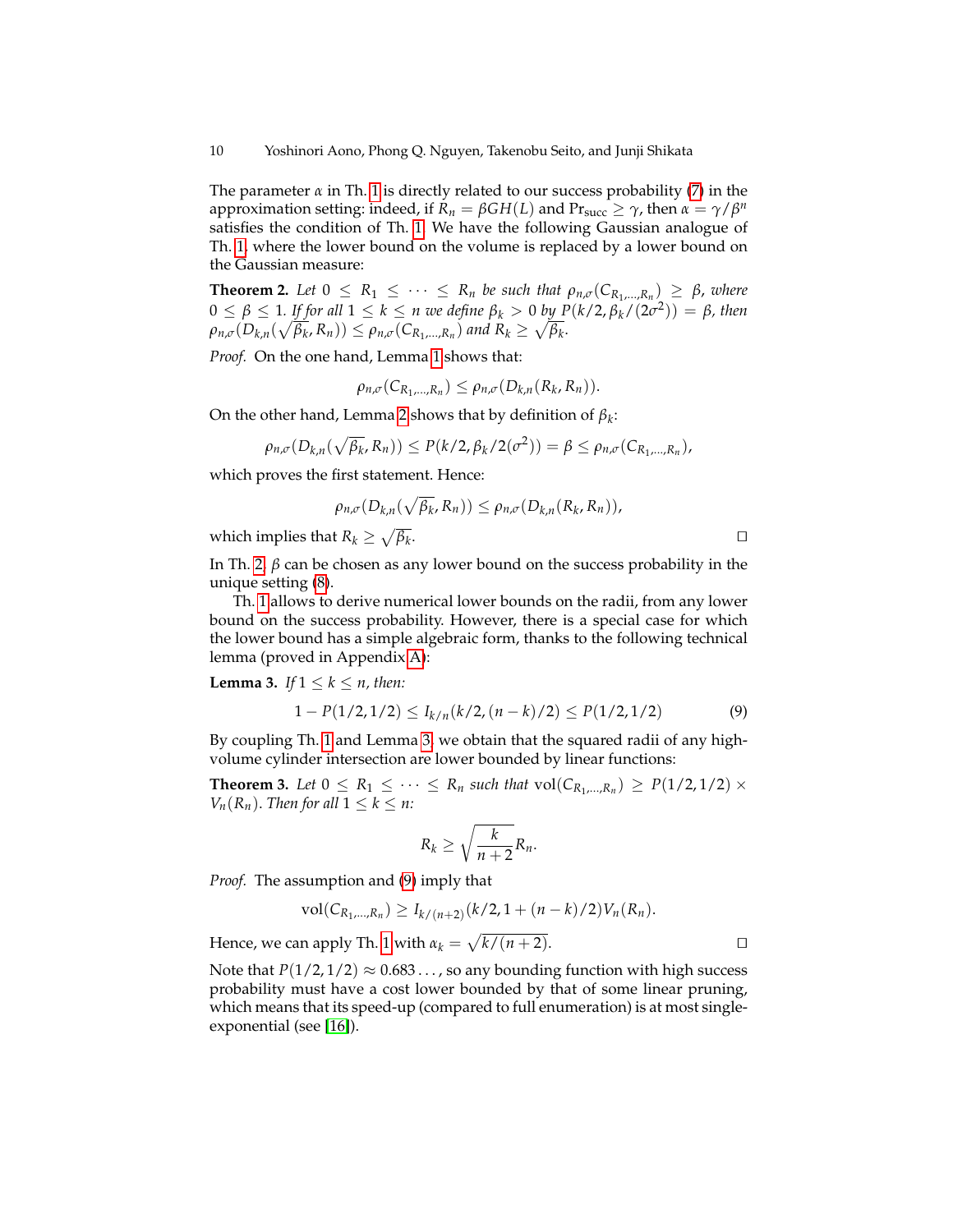### <span id="page-10-2"></span>**3.2 Lower Bounds on Cylinder Volumes from Isoperimetry**

The lower bounds on radii given by Th. [1](#page-8-0) and [2](#page-9-0) provide lower bounds on  $\mathbb{R}^{1}$  of  $\mathbb{R}^{1}$  and  $\mathbb{R}^{1}$  and  $\mathbb{R}^{1}$  and  $\mathbb{R}^{1}$  and  $\mathbb{R}^{1}$  and  $\mathbb{R}^{1}$  and  $\mathbb{R}^{1}$  and  $\mathbb{R}^{1}$  and  $\mathbb{R}$  $vol(C_{R_1,...,R_k})$  for all  $1 \leq k \leq n-1$ . Indeed, if  $R_k \geq \sqrt{\alpha_k}R_n$ , then:

$$
\mathrm{vol}(C_{R_1,\ldots,R_k})\geq \mathrm{vol}(C_{\sqrt{\alpha_1}R_n,\ldots,\sqrt{\alpha_k}R_n}).
$$

Such lower bounds immediately provide a lower bound on the cost of enumeration with cylinder pruning, because of [\(5\)](#page-6-0).

In this subsection, we show that this direct lower bound can be significantly<br>were descended in an harmland local  $V(\sqrt{m}R)$ . Our localization is that improved, namely it can be replaced by  $V_k(\sqrt{\alpha_k}R_n)$ . Our key ingredient is the following isoperimetric result, which says that among all Borel sets of given volume, the ball centered at the origin has the largest measure, for any isotropic measure which decays monotonically radially away :

**Theorem 4 (Isoperimetry).** *Let A be a Borel set of* **R***<sup>k</sup> . Let* D *be a distribution over* **R***<sup>k</sup> such that its probability density function f is radial and decays monotonically radially away:*  $f(\mathbf{x}) \leq f(\mathbf{y})$  *whenever*  $\|\mathbf{x}\| \geq \|\mathbf{y}\|$ *. If a random variable X has distribution* D*, then:*

<span id="page-10-0"></span> $Pr(X \in A) \leq Pr(X \in B)$ ,

 $\mathbf{w}$  *kere B is the ball of*  $\mathbb{R}^k$  *centered at the origin such that*  $\mathrm{vol}(B) = \mathrm{vol}(A)$ *.* 

*Proof.* The statement is proved in [\[38,](#page-26-9) p498-499] for the special case where  $D$  is the Gaussian distribution over **R***<sup>k</sup>* . However, the proof actually works for any radial probability density function which decays monotonically radially away.  $\Box$ 

It implies the following:

**Lemma 4.** Let  $1 \leq k \leq n$ . Let  $\pi = \tau_k$  be the canonical projection of  $\mathbb{R}^n$  over  $\mathbb{R}^k$ . Let C be a subset of the n-dimensional ball of radius R' such that both C and  $\pi(\mathsf{C})$  are *measurable. If R is the radius of the k-dimensional ball of volume*  $vol(\pi(C))$ *, then:* 

<span id="page-10-1"></span>
$$
\text{vol}(C) \leq \text{vol}(D_{k,n}(R,R')) \text{ and } \rho_{n,\sigma}(C) \leq \rho_{n,\sigma}(D_{k,n}(R,R')).
$$

*Proof.* Let *B*<sup> $\prime$ </sup> be the *n*-dimensional centered ball of radius *R*<sup> $\prime$ </sup>. Let *B* be the *k*dimensional centered ball of radius *R*. Let **x** be chosen uniformly at random from *B*<sup> $\prime$ </sup>. Since *C*  $\subseteq$  *B*<sup> $\prime$ </sup>, vol $(C)/V_n(R')$  is exactly Pr(**x**  $\in$  *C*), and we have:

$$
Pr(\mathbf{x} \in C) \leq Pr(\pi(\mathbf{x}) \in \pi(C)).
$$

Let  $\mathcal D$  be the distribution of  $\mathbf y = \pi(\mathbf x) \in \mathbb R^k$  . Then by Th. [4,](#page-10-0)

$$
Pr(\mathbf{y} \in \pi(C)) \leq Pr(\mathbf{y} \in B).
$$

Hence:

$$
Pr(\mathbf{x} \in C) \leq Pr(\mathbf{y} \in B) = \frac{\text{vol}(D_{k,n}(R,R'))}{V_n(R')}
$$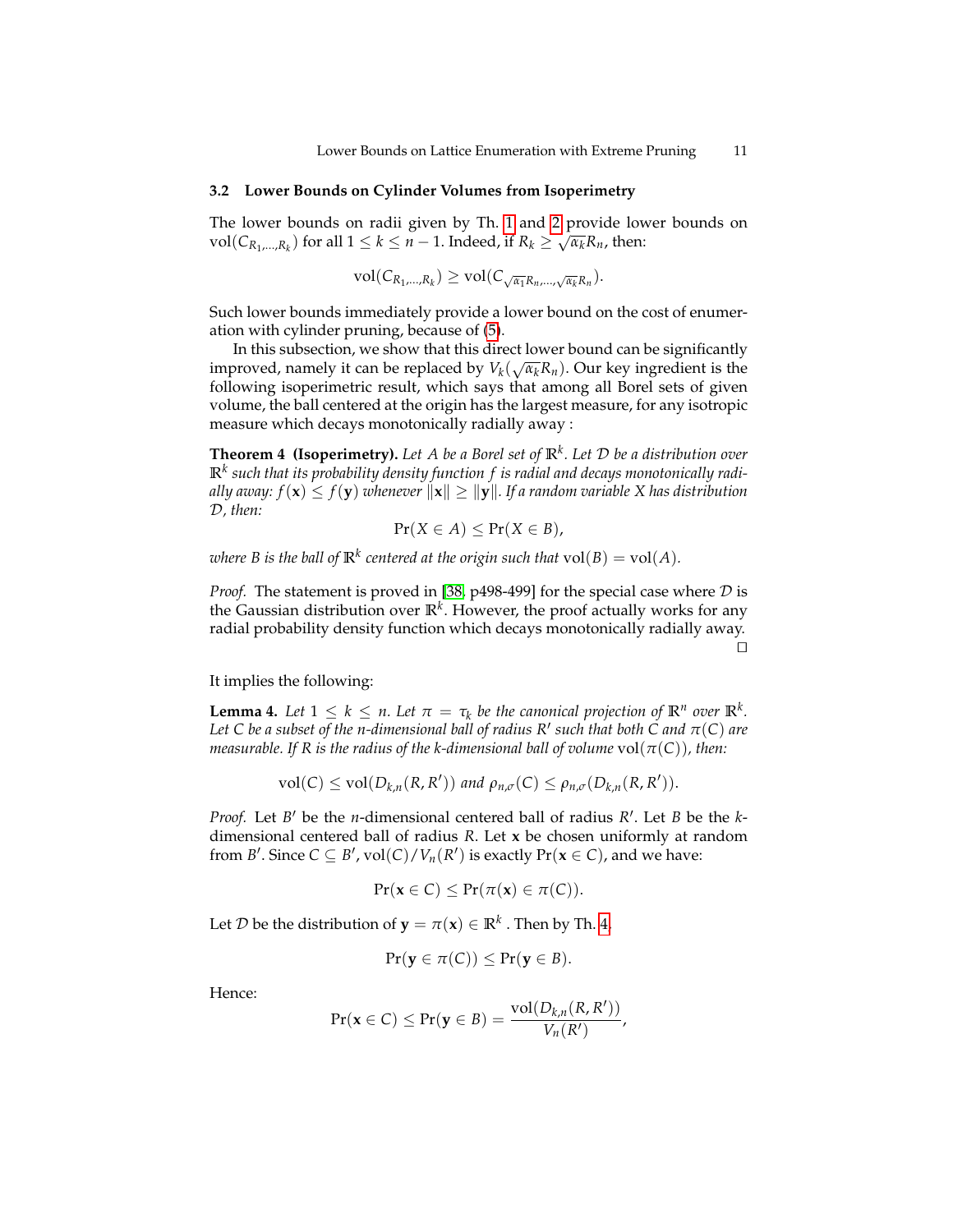which proves the first statement. Similarly, if **x** is chosen from the Gaussian distribution corresponding to  $\rho_{n,\sigma}$ , then

$$
\rho_{n,\sigma}(C)/\rho_{n,\sigma}(B') = \Pr(\mathbf{x} \in C) \leq \Pr(\pi(\mathbf{x}) \in \pi(C)).
$$

Let  $\mathcal{D}'$  be the distribution of  $\mathbf{y} = \pi(\mathbf{x}) \in \mathbb{R}^k$ : this is a Gaussian distribution. Then by Th. [4,](#page-10-0)

$$
Pr(\mathbf{y} \in \pi(C)) \leq Pr(\mathbf{y} \in B) = \frac{\rho_{n,\sigma}(D_{k,n}(R,R'))}{\rho_{n,\sigma}(B')}.
$$

 $\Box$ 

It has the following geometric consequence:

**Corollary 1.** Let  $R_1 \leq R_2 \leq \cdots \leq R_n$  and  $1 \leq k \leq n$ . Let  $R > 0$  such that  $vol(C_{R_1,...,R_n}) \ge vol(D_{k,n}(R,R_n))$  or  $\rho_{n,\sigma}(C_{R_1,...,R_n}) \ge \rho_{n,\sigma}(D_{k,n}(R,R_n)).$  Then:

<span id="page-11-0"></span>
$$
\text{vol}(C_{R_1,\ldots,R_k})\geq V_k(R).
$$

*Proof.* Let  $C = C_{R_1,...,R_n}$  and  $\pi = \tau_k$  be the canonical projection of  $\mathbb{R}^n$  over **R**<sup>*k*</sup>. Then  $\pi(C) = C_{R_1,\dots,R_k}$ . If *r* is the radius the *k*-dimensional ball of volume vol( $\pi(C)$ ), Lemma [4](#page-10-1) implies that: vol( $C$ )  $\leq$  vol( $D_{k,n}(r,R_n)$ ) and  $\rho_{n,\sigma}(C) \leq$  $\rho_{n,\sigma}(D_{k,n}(r,R_n))$ . Thus, by definition of *R*, we have either vol $(D_{k,n}(R,R_n)) \leq$  $vol(C) \le vol(D_{k,n}(r,R_n))$  or  $\rho_{n,\sigma}(D_{k,n}(R,R_n)) \le \rho_{n,\sigma}(C) \le \rho_{n,\sigma}(D_{k,n}(r,R_n))$ , which each imply that *r*  $\geq$  *R*.

Note that  $C_{R_1,\dots,R_k}$  and  $\text{Ball}_k(R)$  are the projections of respectively  $C_{R_1,\dots,R_n}$  and  $D_{k,n}(R, R_n)$  over  $\mathbb{R}^k$ . So the corollary is a bit surprising: if one particular body is "bigger" than the other, then so are their projections. Obviously, this cannot hold for arbitrary bodies in the worst case.

<span id="page-11-1"></span>This corollary implies the following lower bounds, which strengthens Theorem [1:](#page-8-0)

**Corollary 2.** *Under the same assumptions as Th. [1,](#page-8-0) we have:*

$$
vol(C_{R_1,\ldots,R_k}) \geq V_k(\sqrt{\alpha_k}R_n).
$$

*Proof.* From Th. [1,](#page-8-0) we have:  $vol(C_{R_1,...,R_n}) \geq vol(D_{k,n}(\sqrt{\alpha_k}R_n,R_n))$ . And we apply Cor. [1.](#page-11-0)  $\Box$ 

Similarly, we obtain:

**Corollary 3.** *Under the same assumptions as Th. [2,](#page-9-0) we have:*

<span id="page-11-2"></span>
$$
\text{vol}(C_{R_1,\ldots,R_k})\geq V_k(\sqrt{\beta_k}R_n).
$$

It would be interesting to study if the lower bounds of the last two corollaries can be further improved.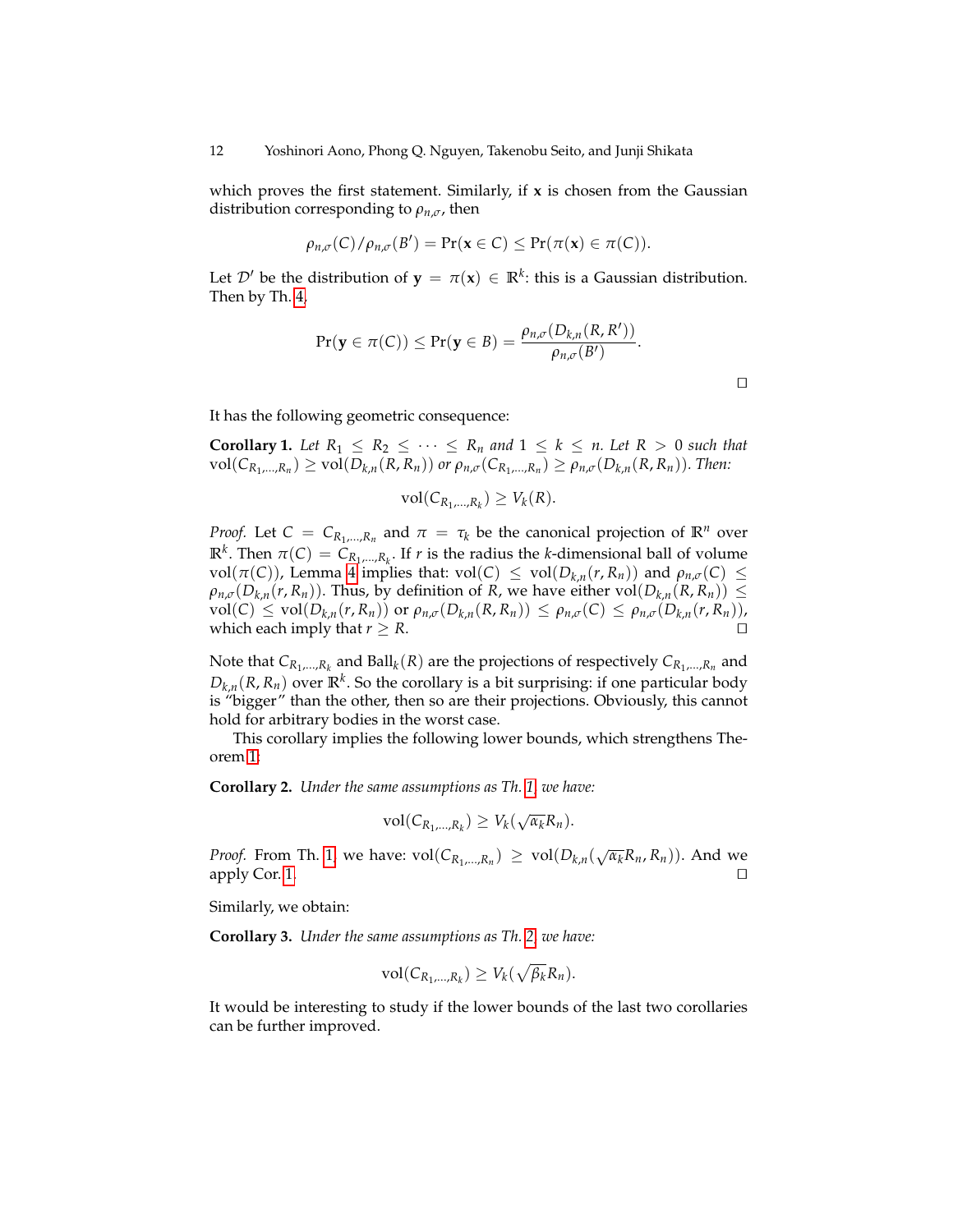## <span id="page-12-3"></span>**3.3 Generalisation to Finitely Many Cylinder Intersections**

In this section, we give an analogue of the results of Sect. [3.2](#page-10-2) to finitely many cylinder intersections, which corresponds to the extreme pruning setting. The key ingredient is the following refinement of isoperimetry:

**Theorem 5 (Isoperimetry).** Let  $A_1, \ldots, A_m$  be Borel sets of  $\mathbb{R}^k$ . Let  $\mathcal D$  be a distribu*tion over* **R***<sup>k</sup> such that its probability density function f is radial and decays monotonically radially away:*  $f(\mathbf{x}) \leq f(\mathbf{y})$  *whenever*  $\|\mathbf{x}\| \geq \|\mathbf{y}\|$ *. If a random variable X has distribution* D*, then:*

<span id="page-12-0"></span>
$$
\frac{1}{m}\sum_{i=1}^m \Pr(X \in A_i) \leq \Pr(X \in B),
$$

*where B is the ball of*  $\mathbb{R}^k$  *centered at the origin such that*  $\mathrm{vol}(B) = \frac{1}{m} \sum_{i=1}^m \mathrm{vol}(A_i)$ *.* 

*Proof.* The statement is proved in [\[38,](#page-26-9) p499-500] for the special case where  $D$  is the Gaussian distribution over **R***<sup>k</sup>* . However, the proof actually works for any radial probability density function which decays monotonically radially away.  $\Box$ 

<span id="page-12-1"></span>**Lemma 5.** Let  $1 \leq k \leq n$ . Let  $\pi = \tau_k$  be the canonical projection of  $\mathbb{R}^n$  over  $\mathbb{R}^k$ . Let  $C_1, \ldots, C_m \subseteq \text{Ball}_n(R')$  *such that all the*  $C_i$ '*s and*  $\pi(C_i)$ '*s are measurable. If* R *is the radius of the k-dimensional ball of volume*  $\frac{1}{m} \sum_{i=1}^{m}$  *vol* $(\pi(C_i))$ *<i>, then*:

$$
\frac{1}{m}\sum_{i=1}^m \mathrm{vol}(C_i) \le \mathrm{vol}(D_{k,n}(R,R')) \text{ and } \frac{1}{m}\sum_{i=1}^m \rho_{n,\sigma}(C_i) \le \rho_{n,\sigma}(D_{k,n}(R,R')).
$$

*Proof.* Let *B*<sup>*'*</sup> be the *n*-dimensional centered ball of radius *R'*. Let *B* be the *k*dimensional centered ball of radius *R* such that  $vol(B) = \frac{1}{m} \sum_{i=1}^{m} vol(\pi(C_i)).$ Let **x** be chosen uniformly at random from *B*'. Since  $C_i \subseteq B'$ ,  $vol(C_i)/V_n(R')$  is exactly  $Pr(\mathbf{x} \in C_i)$ , and we have:

$$
Pr(\mathbf{x} \in C_i) \leq Pr(\pi(\mathbf{x}) \in \pi(C_i)).
$$

Let  $\mathcal{D}$  be the distribution of  $\mathbf{y} = \pi(\mathbf{x}) \in \mathbb{R}^k$  . Then by Th. [5,](#page-12-0)

<span id="page-12-2"></span>
$$
\frac{1}{m}\sum_{i=1}^m \Pr(\mathbf{y} \in \pi(C_i)) \leq \Pr(\mathbf{y} \in B).
$$

Hence:

$$
\frac{1}{m}\sum_{i=1}^m \Pr(\mathbf{x} \in C_i) \leq \Pr(\mathbf{y} \in B) = \frac{\text{vol}(D_{k,n}(R,R'))}{V_n(R')}
$$

which proves the first statement.  $\Box$ 

It has the following geometric consequence: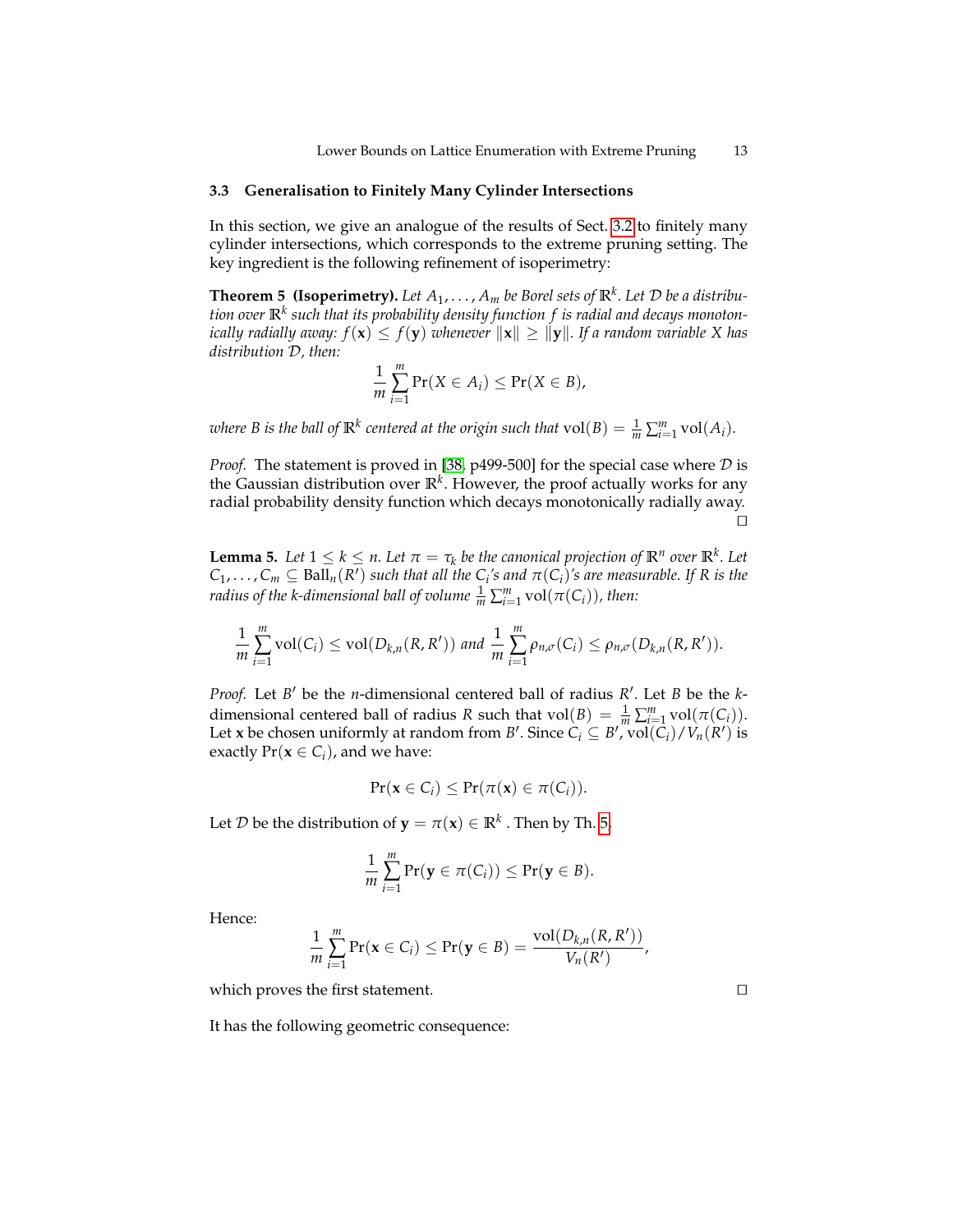**Corollary 4.** Let  $C_1, \ldots, C_m \subseteq \text{Ball}_n(R_n)$  be *n*-dimensional cylinder intersections. *Let*  $1 \leq k \leq n$  and denote by  $\pi = \tau_k$  the canonical projection of  $\mathbb{R}^n$  over  $\mathbb{R}^k$ . Let  $R > 0$  such that  $\frac{1}{m} \sum_{i=1}^{m} \text{vol}(C_i) \ge \text{vol}(D_{k,n}(R, R_n))$  or  $\frac{1}{m} \sum_{i=1}^{m} \rho_{n,\sigma}(C_i) \ge$  $\rho_{n,\sigma}(D_{k,n}(R,R_n))$ *. Then:* 

$$
\frac{1}{m}\sum_{i=1}^m \text{vol}(\pi(C_i)) \ge V_k(R).
$$

*Proof.* If *r* is the radius of the *k*-dimensional ball of volume  $\frac{1}{m} \sum_{i=1}^{m} \text{vol}(\pi(C_i))$ , the Lemma [5](#page-12-1) implies that:  $\frac{1}{m} \sum_{i=1}^{m} \mathrm{vol}(C_i) \leq \mathrm{vol}(D_{k,n}(r, R_n))$  and  $\frac{1}{m} \sum_{i=1}^{m} \rho_{n,\sigma}(C_i) \leq \rho_{n,\sigma}(D_{k,n}(r,R_n))$ . Thus, by definition of *R*, we have either

 $vol(D_{k,n}(R, R_n)) \leq vol(C) \leq vol(D_{k,n}(r, R_n))$  or  $\rho_{n,\sigma}(D_{k,n}(R, R_n)) \leq \rho_n(C) \leq$  $\rho_{n,\sigma}(D_{k,n}(r,R_n))$ , which each imply that  $r \geq R$ .

<span id="page-13-0"></span>**Theorem 6.** Let  $C_1, \ldots, C_m \subseteq \text{Ball}_n(R_n)$  be *n*-dimensional cylinder intersections *such that*  $\sum_{i=1}^{m}$   $vol(C_i) \geq m \alpha V_n(R_n)$ , *where*  $0 \leq \alpha \leq 1$ *. If for all*  $1 \leq k \leq n$ , *we define*  $α_k > 0$  *by*  $I_{α_k}(k/2, 1 + (n - k)/2) = α$ , then  $vol(D_{k,n}(\sqrt{α_k}R_n, R_n)) ≤$  $\frac{1}{m} \sum_{i=1}^{m} \mathrm{vol}(C_i)$  and:

$$
\sum_{i=1}^m \mathrm{vol}(\pi(C_i)) \geq m V_k(\sqrt{\alpha_k} R_n),
$$

 $\tau$  *where*  $\pi = \tau_k$  *denotes the canonical projection of*  $\mathbb{R}^n$  *over*  $\mathbb{R}^k$ *.* 

*Proof.* Lemma [2](#page-7-2) shows that by definition of *α<sup>k</sup>* :

$$
vol(D_{k,n}(\sqrt{\alpha_k}R_n, R_n)) = \alpha V_n(R_n) \leq \frac{1}{m} \sum_{i=1}^m vol(C_i),
$$

which proves the first statement. And the rest follows by Lemma [4.](#page-12-2)  $\Box$ 

Again, the parameter *α* in Th. [6](#page-13-0) is directly related to our global success probability [\(7\)](#page-7-3) in the approximation setting: the global success probability is  $\leq \sum_{i=1}^{m} \text{vol}(C_i)/\text{covol}(L)$  so if  $R_n = \beta GH(L)$  and the global success probability is  $\geq \gamma$ , then  $\alpha = \gamma/(m\beta^n)$  satisfies the condition of Th. [1.](#page-8-0)

We have the following Gaussian analogue of Th. [6:](#page-13-0)

**Theorem 7.** Let  $C_1, \ldots, C_m \subseteq \text{Ball}_n(R_n)$  be *n*-dimensional cylinder intersections  $\mathcal{L}$  *such that*  $\sum_{i=1}^{m} \rho_{n,\sigma}(C_i) \geq m\beta$ , where  $0 \leq \beta \leq 1/m$ . If for all  $1 \leq k \leq n$ , we define  $\beta_k > 0$  by  $P(k/2, \beta_k/(2\sigma^2)) = \beta$ , then  $\rho_{n,\sigma}(D_{k,n}(\sqrt{\beta_k}R_n, R_n)) \leq \frac{1}{m} \sum_{i=1}^m \rho_{n,\sigma}(C_i)$ *and:*

<span id="page-13-1"></span>
$$
\sum_{i=1}^m \mathrm{vol}(\pi(C_i)) \geq m V_k(\beta_k),
$$

 $\pi$  *where*  $\pi = \tau_k$  *denotes the canonical projection of*  $\mathbb{R}^n$  *over*  $\mathbb{R}^k$ *.* 

In the unique setting, the global success probability is  $\leq \sum_{i=1}^{m} \rho_{n,\sigma}(C_i)$ , so if the global success probability is  $\geq \gamma$ , then  $\beta = \gamma/m$  satisfies the condition of Th. [7.](#page-13-1)

<span id="page-13-2"></span>Surprisingly, we will show that Th. [6](#page-13-0) and [7](#page-13-1) imply that we can lower bound the cost of extreme pruning, independently of the number *m* of cylinder intersections: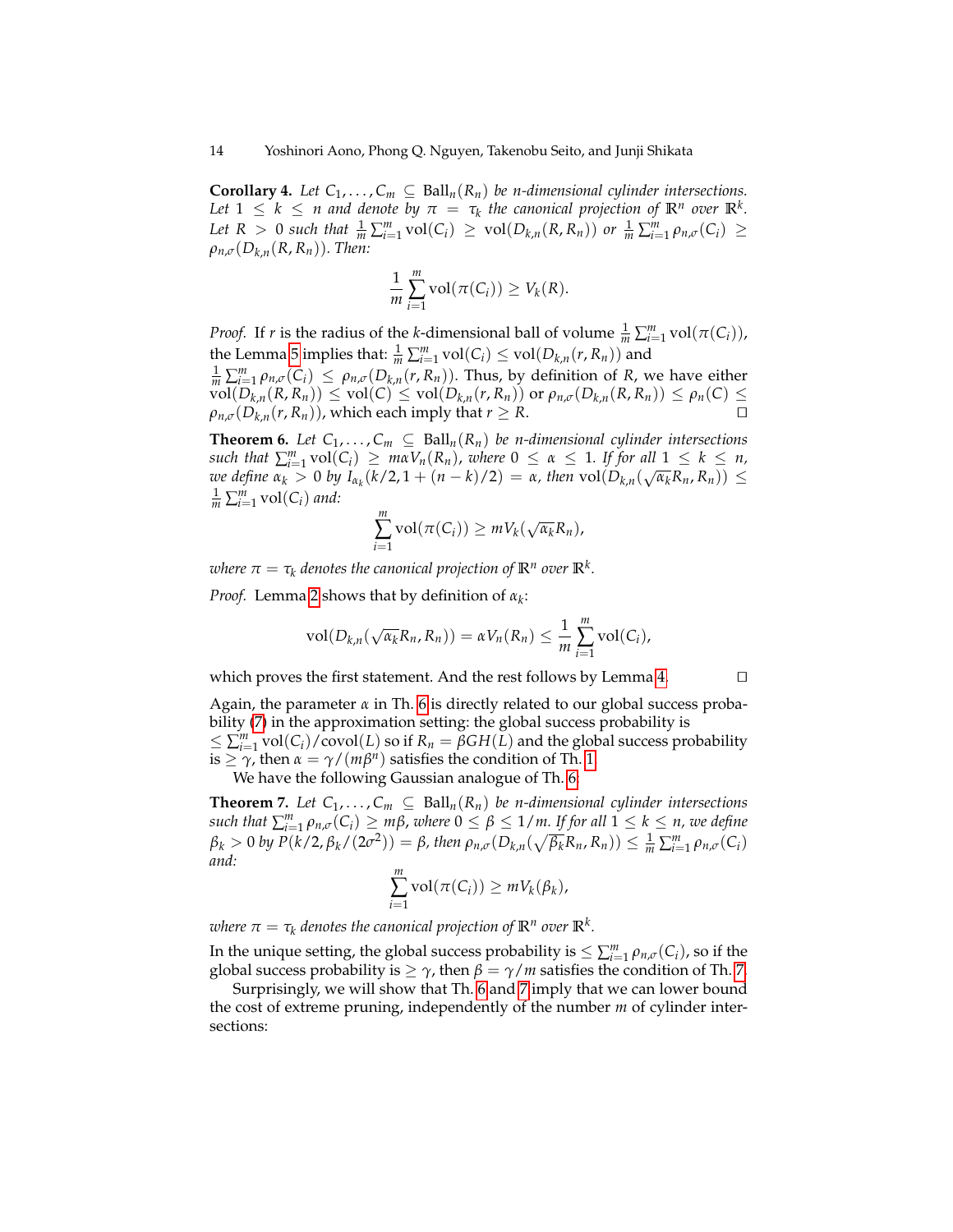**Lemma 6.** Let the global probability  $0 \le \alpha' \le 1$  and  $1 \le k \le n$ . Let  $\alpha = \alpha'/m$  and *α<sup>k</sup>* > 0 *such that Iα<sup>k</sup>* (*k*/2, 1 + (*n* − *k*)/2) = *α. Then, mV<sup>k</sup>* ( *αk* ) *is strictly decreasing w.r.t. m, yet lower bounded by some linear function of α* 0 *:*

$$
mV_k(\sqrt{\alpha_k}) > \alpha' \cdot \frac{kV_k(1)}{2} \cdot B\left(\frac{k}{2}, 1 + \frac{n-k}{2}\right).
$$

*Furthermore, for fixed α* 0 *, k and n, the left-hand side converges to the right-hand side when m goes to infinity and α<sup>k</sup> is defined as above.*

Lemma [6](#page-13-2) implies that the cost of enumeration decreases as the number of cylinder intersections increases, if the global probability *α'* is fixed. However, there is a limit given by some linear function of *α'* which depends only on *n*.

To prove the lemma, we use the following two lemmas:

**Lemma 7.** *For a*  $\geq 0, b \geq 1, 0 < z \leq 1$ *:* 

<span id="page-14-0"></span>
$$
\frac{\partial}{\partial z}I_z^{-1}(a,b) \ge \frac{1}{az}I_z^{-1}(a,b)
$$

*Proof.* Substituting  $x = I_z^{-1}(a, b)$  in [\(3\)](#page-4-0) we obtain:

$$
\frac{(1 - I_z^{-1}(a, b))^{b-1} (I_z^{-1}(a, b))^a}{aB(a, b)} \leq z.
$$

This implies that

$$
\frac{\partial}{\partial z} I_z^{-1}(a,b) = B(a,b)(1 - I_z^{-1}(a,b))^{1-b}(I_z^{-1}(a,b))^{1-a} \ge \frac{1}{az} I_z^{-1}(a,b).
$$

<span id="page-14-1"></span>**Lemma 8.** *For a*  $\geq 0, b \geq 1$ *:* 

$$
\lim_{y \to 0+} \frac{y}{(I_y^{-1}(a,b))^a} = \frac{1}{a \cdot B(a,b)}
$$

*Proof.* Bounding inequalities [\(2\)](#page-4-1) and [\(3\)](#page-4-0) from both sides implies that

$$
\lim_{x\to 0+}\frac{I_x(a,b)}{x^a}=\frac{1}{a\cdot B(a,b)}.
$$

Letting  $x = I_y^{-1}(a, b)$ , the claim holds.

*Proof of Lemma [6](#page-13-2)*

 $W$ e have  $I_{\alpha_k}(k/2, 1 + (n - k)/2) = \alpha'/m$  and  $\alpha_k = I_{\alpha'/k}^{-1}$  $\frac{1}{\alpha'/m}(k/2, 1 + (n-k)/2).$ This gives:

$$
mV_k(\sqrt{\alpha_k})=V_k(1)m\cdot \left(I_{\alpha'/m}^{-1}(k/2,1+(n-k)/2)\right)^{k/2}.
$$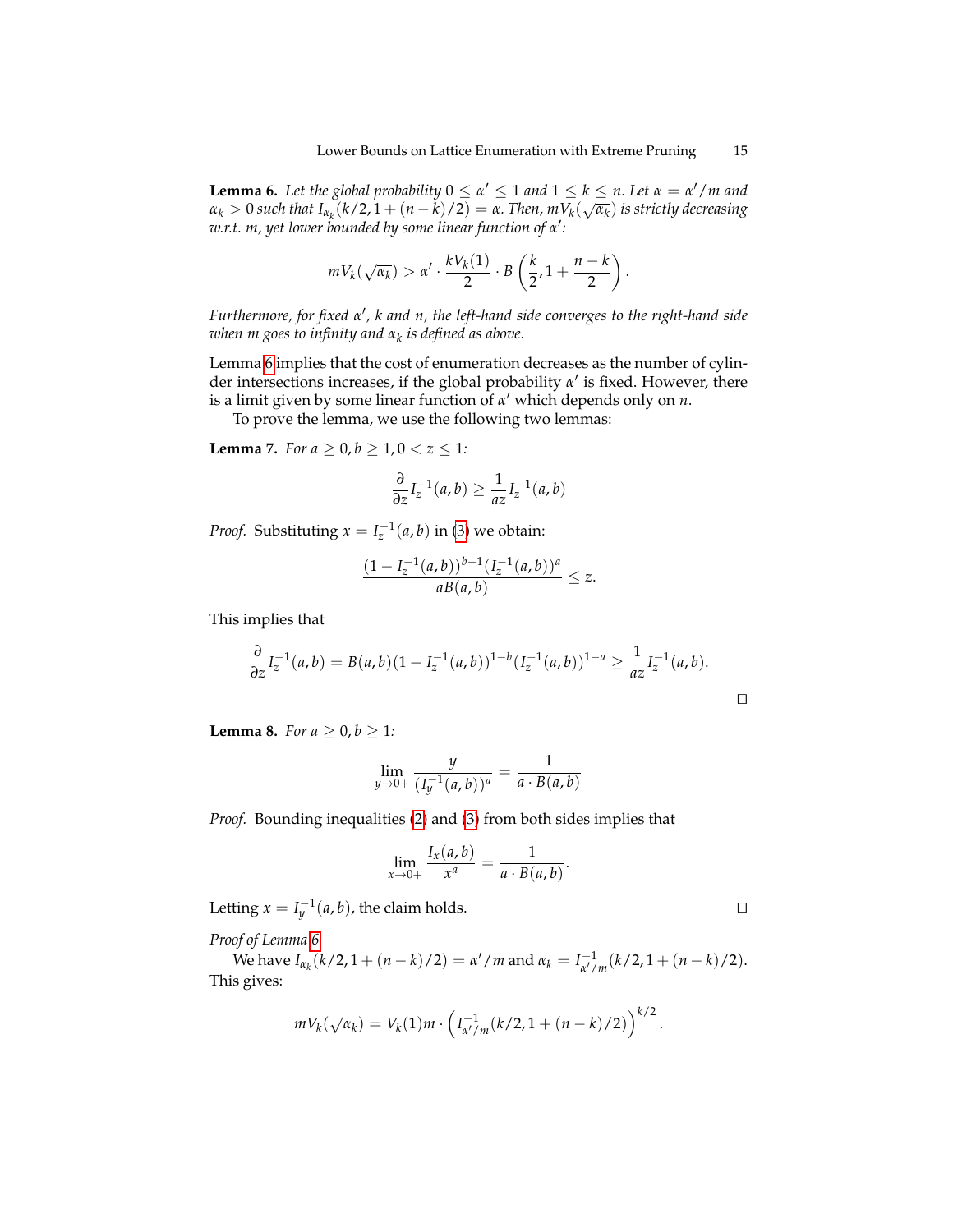Thus, to show the first claim, it suffices to prove that

$$
g(y) = \frac{1}{y} \left( I_{\alpha'y}^{-1}(k/2, 1 + (n-k)/2) \right)^{k/2}
$$

is strictly increasing over  $0 < y \leq 1$ .

For simplicity, we write  $I := I_{\alpha'\alpha}^{-1}$  $a_{\mu y}^{(-1)}(k/2, 1 + (n-k)/2)$  and we have:

$$
g'(y) = \frac{\alpha' k}{2y} I^{k/2 - 1} \cdot \frac{\partial I}{\partial y} - \frac{I^{k/2}}{y^2}
$$

By Lemma [7,](#page-14-0) we can see that  $\frac{\partial I}{\partial y} \geq \frac{2}{\alpha' k y} > I$  and  $g'(y) > 0$  which proves the first claim. The lower bound can be derived by the limit of the function. By the relationship

$$
\lim_{m\to\infty} mV_k(\sqrt{\alpha_k})=V_k(1)\cdot \lim_{y\to 0+} g(y),
$$

and the straightforward consequence of Lemma [8,](#page-14-1)

$$
\lim_{y \to 0+} g(y) = \alpha' \cdot \frac{k}{2} \cdot B\left(\frac{k}{2}, 1 + \frac{n-k}{2}\right),
$$

we obtain the second claim.  $\Box$ 

By a similar technique, we can show a similar result for the Gaussian case: the proof is postponed to Appendix [A.3.](#page-29-0)

**Lemma 9.** Let the global probability  $0 \leq \beta' \leq 1$  and  $1 \leq k \leq n$ . Let  $\beta = \beta'/m$ *and β<sup>k</sup>* > 0 *such that P*(*k*/2, *βk*/(2*σ* 2 )) = *β. Then, mV<sup>k</sup>* ( p *βk* ) *is strictly decreasing w.r.t. m, yet lower bounded by some linear function of β* 0 *:*

<span id="page-15-1"></span>
$$
mV_k(\sqrt{\beta_k}) > \beta'(2\pi\sigma^2)^{k/2}.
$$

 $M$ oreover, for fixed β' , k and  $\sigma$  , the left-hand side converges to the right-hand side when *m goes to infinity and β<sup>k</sup> is defined as above.*

# <span id="page-15-0"></span>**4 Efficient Upper Bounds based on Cross-Entropy**

In order to guess how tight are our lower bounds in practice, we need to be able to find efficiently very good bounding functions for cylinder pruning. Different methods have been used over the years (see [\[16](#page-25-3)[,10](#page-25-7)[,7](#page-25-1)[,9\]](#page-25-2)). In this section, we present the method that we used to generate bounding functions that try to minimize the enumeration cost, under the constraint that the success probability is greater than a given  $p_0 > 0$ . From our experience, different methods usually give rise to close bounding functions, but their running time can vary significantly.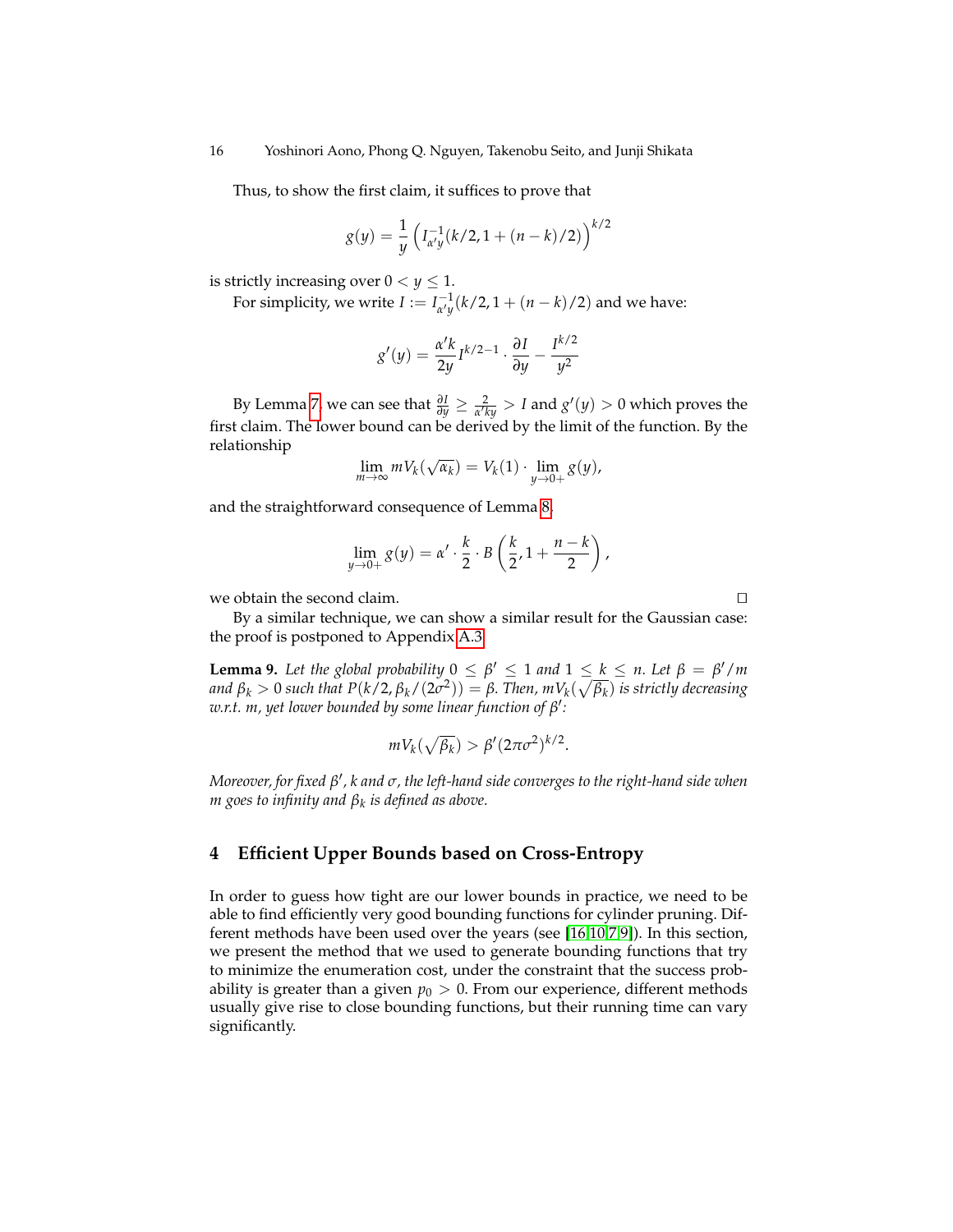#### **4.1 Our Formulation and Previous Algorithms**

Usually, the problem to find optimal cost has two formulations and our algorithm targets the first one:

- 1. [\[11](#page-25-0)[,7\]](#page-25-1) for a given basis *B*, radius *R*, and target probability  $p_0$ , minimize the cost [\(5\)](#page-6-0) subject to the constraint that the probability [\(6\)](#page-6-1) is greater than  $p_0$ . The variables are  $R_1, \ldots, R_n$ . This kind of constrained optimization is known as *monotonic optimization* because the objective function and constraint functions are both monotonic, i.e.,  $f(x_1, \ldots, x_n) \leq f(x'_1, \ldots, x'_n)$  if  $x_i \leq x_i'$  for all *i*. It is known that the optimal value is on the border (see, for example [\[12\]](#page-25-14)). A heuristic random perturbation is implemented in the progressive BKZ library [\[7\]](#page-25-1), and an outline of the cross-entropy method is mentioned in Chen's thesis [\[10\]](#page-25-7).
- 2. [\[9\]](#page-25-2) for a given basis *B* and radius, minimize the expected cost of extreme pruning  $[16]$ :  $m \cdot \text{EnumCost} + (m-1) \cdot \text{PreprocessCost}$  where  $m$  is a variable defining the number of bases, and therefore the success probability of the enumeration. The variables are  $R_1, \ldots, R_n$  and  $m$ . This is an unconstrained optimization problem. A heuristic gradient descent and the Nelder-Mead method are implemented in the fpLLL library [\[9\]](#page-25-2).

We explain why we introduce a new approach. All the known approaches try to minimize an approximate upper bound of the enumeration cost: this approximation is the sum of *n* terms, where each term can be derived from the computation of a simplex volume (following [\[16\]](#page-25-3)) which costs  $O(n^2)$ , where the unit is number of floating-point operations and the required precision might be linear in *n*. Although there exists an  $O(n^2)$  algorithm to compute the approximate upper bound [\[4,](#page-25-15) Section 3.3], a naive random perturbation strategy is too slow to converge.

Besides, we think that the Nelder-Mead and gradient descent are not suitable for our optimization problem. If we want to apply such methods to the constrained problem, a usual approach converts the problem into a corresponding global optimization problem by introducing penalty functions. Then, we find a near-optimal solution to the original problem by using the optimized variable of the converted problem. However, we know that the optimal point is on the border at which the penalty functions must change drastically. It could make the optimal point of the new problem far from the original one. Hence, we need an algorithm to solve our constrained problem directly.

For this purpose, we revisit Chen's partial description [\[10\]](#page-25-7) of the crossentropy method to solve the problem (i). In Section [4.2,](#page-16-0) we give a brief overview of the cross-entropy method, and in Section [4.3,](#page-18-0) we explain how we modify it for our purpose.

# <span id="page-16-0"></span>**4.2 A Brief Introduction to the Cross Entropy Method**

The original motivation of the cross entropy method is to speed up Monte-Carlo simulation for approximating a probability. If the target probability is extremely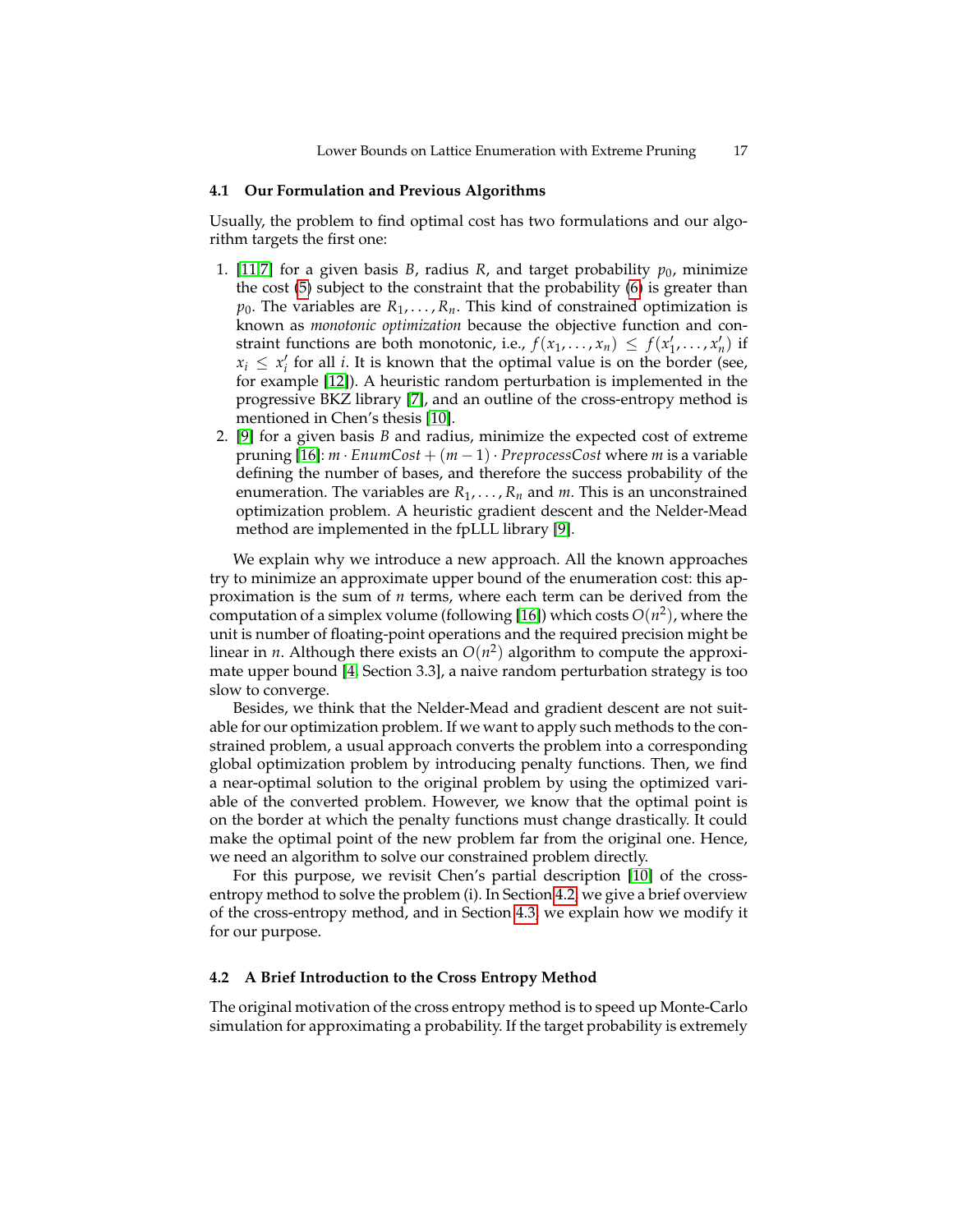small, the number of sampling points must be huge. To solve this issue, Rubinstein [\[30\]](#page-26-10) introduced the cross entropy method and showed that the algorithm could be used for combinatorial optimization problems. This subsection gives a general presentation of the cross-entropy method: we will apply it to the optimization of pruning functions. For more information, see for example [\[30](#page-26-10)[,14\]](#page-25-16).

Let  $\chi$  be the whole space of combinations and consider a cost function *S* :  $\chi \to \mathbb{R}_{\geq 0}$  that we want to minimize. Assume that we have a probability distribution *Dχ*,**<sup>u</sup>** defined over *χ* and parametrized by a vector **u**. We fix the corresponding probability density function  $f_{\mathbf{u}}(x)$ . A cross-entropy algorithm to find the optimal combination  $X^* := \operatorname{argmin}_{X \in \chi} S(X)$  is outlined in Algorithm [1;](#page-17-0) here we use the description in the textbook [\[14,](#page-25-16) Algorithm 2.3].

#### **Algorithm 1** A Generic Framework of the Cross-Entropy Method

<span id="page-17-0"></span>**Input:** Searching space  $\chi$ , cost function  $S : \chi \to \mathbb{R}_{\geq 0}$ , initial parameter vector **v**<sub>0</sub>, algorithm parameter *ρ*, *N*, *d*;for example,  $N = 1000$ ,  $ρ = 0.1$  and  $d = 10$ . **Output:** An approximation  $S(x^*)$  of the minimal and corresponding  $x^*$ .

- 1:  $t \leftarrow 1$
- 2: According to  $D_{\chi,\mathbf{v}_{t-1}}$ , sample  $X_1,\ldots,X_N$  from  $\chi$
- 3: Let the threshold  $\gamma_t$  be the  $\lceil \rho N \rceil$ -th smallest value of  $S(X_i)$
- 4: Solve the stochastic program [\(10\)](#page-17-1) for the inputs  $(X_1, \ldots, X_N, \gamma_t, \mathbf{v}_{t-1})$  and find the new parameter  $$
- 5: if the found minimum  $S(X^*)$  during the execution of the algorithm is not updated in the last *d* loop **then**
- 6: output the smallest  $S(X^*)$  and  $X^*$
- 7: **else**
- 8: let  $t \leftarrow t + 1$  and **goto Step** 2
- 9: **end if**

The stochastic program in Step 4 is the problem of finding the parameter vector **v** which optimizes

<span id="page-17-1"></span>
$$
\arg \max_{\mathbf{v}} \sum_{i=1}^{N} I_{S(X_i) \leq \gamma_t} \log f_{\mathbf{v}}(X_i)
$$
\n(10)

where

$$
I_{S(X_i)\leq \gamma_t} = \begin{cases} 1 & \text{if } S(X_i) \leq \gamma_t \\ 0 & \text{if } S(X_i) > \gamma_t \end{cases}
$$

is the characteristic function. It is known that the new distribution  $D_{\chi,\mathbf{v}_t}$  derived from the solution is closer to the ideal distribution  $D_{\chi, \text{opt}}$  that outputs the optimal  $X^{\text{opt}} = \arg \min_X S(X)$  with probability 1, than the previous distribution *Dχ*,**v***t*−<sup>1</sup> . In other words, the cost of sampled elements from *Dχ*,**v***<sup>t</sup>* are likely to smaller than that of samples from *Dχ*,**v***t*−<sup>1</sup> . This is quantified by the function to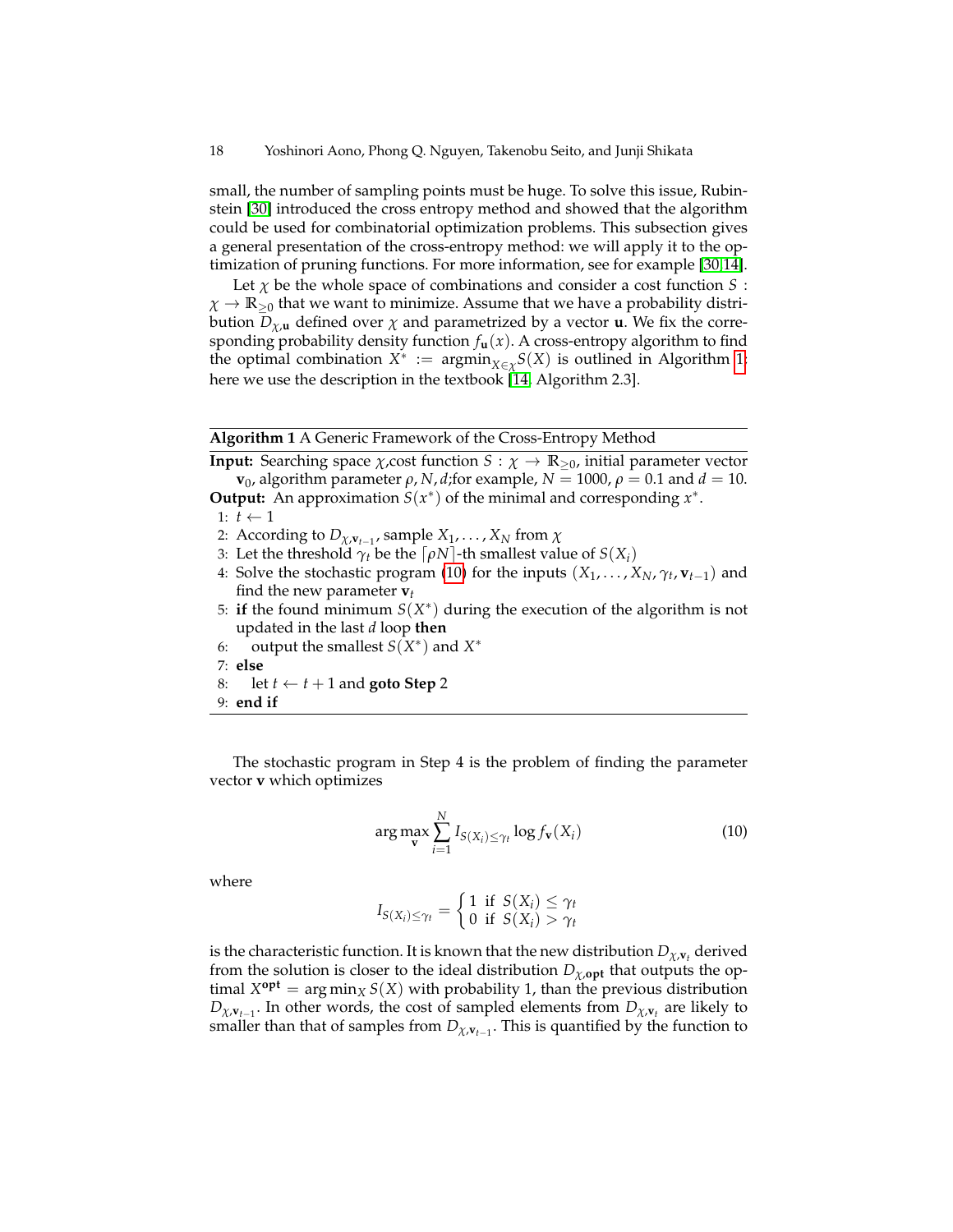measure the distance between two probability distributions:

$$
D(g, f_{\mathbf{v}}) := \int g(x) \log \frac{g(x)}{f_{\mathbf{v}}(x)} dx
$$

which is known as the *cross-entropy*, or Kullback-Leibler distance. The above algorithm wants to minimize the distance from the optimal state *g* by changing the parameter vector **v**.

The stochastic program [\(10\)](#page-17-1) can be easily solved analytically if the family of distribution function  $\{f_v(x)\}_{v \in V}$  is a natural exponential family (NEF) [\[31\]](#page-26-11). In particular, if the function  $f_{\bf{v}}(x)$  is convex and differentiable with respect to **v**, the solution of [\(10\)](#page-17-1) is obtained by solving the simultaneous equations

<span id="page-18-2"></span>
$$
\sum_{i=1}^{N} I_{S(X_i) \leq \gamma_t} \nabla \log f_{\mathbf{v}}(X_i) = \mathbf{0}.
$$
 (11)

The Gaussian product [\(12\)](#page-18-1) used in the next section is one of the simplest examples of such functions.

#### <span id="page-18-0"></span>**4.3 Our Algorithm**

For the generic algorithm (Algorithm [1\)](#page-17-0), we substitute our cost function and constraints. Then, we modify the sampler and introduce the FACE strategy as explained in this section. Recall that the input is a lattice basis and its Gram-Schmidt lengths, a radius *R* and a target probability  $p_0$ . We mention that our algorithm follows [\[19,](#page-25-17) Algorithm 2] for optimization over a subset of **R***<sup>m</sup>* by Kroese, Porotsky and Rubinstein.

**Modified sampler**: The sampling parameter is  $\mathbf{u} = (c_1, \ldots, c_{n-1}, \sigma_1, \ldots, \sigma_{n-1}) \in$  $\mathbb{R}^{2n-2}_{\geq 0}$  where *c* and *σ* correspond to the center and deviation respectively.

Since the bounding radii must increase and the last coordinate is  $R_n = 1$ , the searching space is

$$
\chi = \{(x_1, \ldots, x_{n-1}) \in (0,1]^n : x_1 \leq x_2 \leq \cdots \leq x_{n-1}\} \subset \mathbb{R}^{n-1}.
$$

To sample from the space following the parameter **u**, define the corresponding probability distribution  $D_{\chi,\mathbf{u}}$  as follows: sample each  $u_i$  from  $N(c_i, \sigma_i^2)$  independently, if all  $u_i \geq 0$ , then let  $(x_1, \ldots, x_n)$  be  $(u_1, \ldots, u_n)$  sorted in increasing order and output it. We sort the output because because we do not know a suitable distribution from which the sampling from  $\chi$  is easy. As we will see later, when the algorithm is about to converge, the Gaussian parameters *σ<sup>i</sup>* become small, and the distributions of  $u_i$ 's and  $x_i$  become close. Below we assume that the probability density function of  $D_{\chi,\mathbf{u}}$  is sufficiently close to that of the Gaussian product

<span id="page-18-1"></span>
$$
f_{\mathbf{u}}(X) = \frac{1}{(2\pi)^{n/2}} \prod_{i=1}^{n-1} \left( \frac{1}{\sigma_i} \exp(-(x_i - c_i)^2 / (2\sigma_i^2)) \right).
$$
 (12)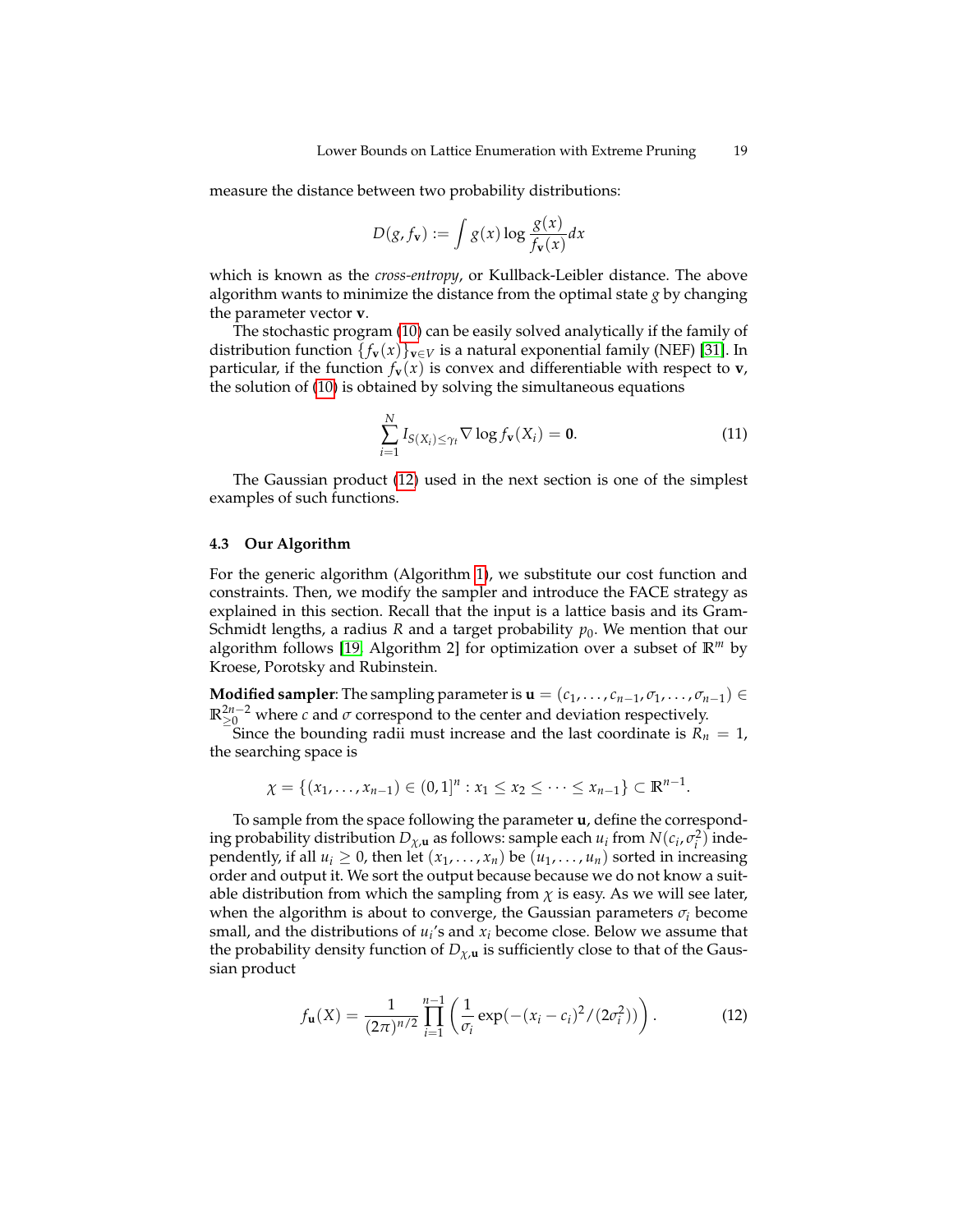The gradients of log of the function are

$$
\frac{\partial}{\partial c_i} \log f_{\mathbf{u}}(X) = \frac{x_i - c_i}{\sigma_i^2},
$$

and

$$
\frac{\partial}{\partial \sigma_i} \log f_{\mathbf{u}}(X) = -\frac{1}{\sigma_i} + \frac{(x_i - c_i)^2}{\sigma_i^3}.
$$

<span id="page-19-1"></span>Substituting them into [\(11\)](#page-18-2), we obtain the formulas to update  $c_i$  and  $\sigma_i$  as follows

$$
c_i^{new} \leftarrow \frac{\sum_{j:S(X_j) \le \gamma_t} x_{j,i}}{|\{j: S(X_j) \le \gamma_t\}|}
$$
  

$$
\sigma_i^{new} \leftarrow \sqrt{\frac{\sum_{j:S(X_j) \le \gamma_t} (x_{j,i} - c_i)^2}{|\{j: S(X_j) \le \gamma_t\}|}}
$$
(13)

where we denote  $x_{j,i}$  for the *i*-th coordinate of  $X_j$ .

**The FACE strategy**: For practical speedup, we can employ the fully-automated cross-entropy (FACE) strategy described in [\[14,](#page-25-16) Section 4.2]. It simply replaces the full sampling in Step 2 in Figure [1](#page-17-0) by a recycling strategy. Consider a list *L* =  $\{X_1, \ldots, X_N\}$ . If the cost of a new sample is less than max<sub>*i*∈[*N*]</sub>  $S(X_i)$ , replace the new sample to the maximum element in the list, and update the parameter vector by [\(13\)](#page-19-1) using all items in the list, i.e., with  $\gamma_t = +\infty$ .

We did preliminary experiments on this strategy and found that our problem has a typical trend, *i.e.* if the size *N* of list is small ( $\approx$  10), the minimum cost min<sub>*i*∈[*N*]</sub>  $S(X_i)$  decreases very fast but seems to stay near a local minimum. On the other hand, if we choose a large  $N \approx 1000$ , the speed of convergence is slow, but the pruning function found is better than in the small case if we use many loop iterations. Hence, we start with a small *N* and increase it little by little.

Integrating the above, we give the pseudocode of our optimizing algorithm in Algorithm [2.](#page-20-0) We used a heuristic parameter set  $N_{init} = 10$  and  $N_{max} = 50$ , and terminate the computation if **v** is not updated in the last 10 loop iterations.

# <span id="page-19-0"></span>**5 Tightness and Applications to Security Estimates**

In this section, we study the heuristic cost *N* of [\(5\)](#page-6-0) divided by two (SVP setting).

# **5.1 Modeling Strongly Reduced Bases**

The cost [\(5\)](#page-6-0) of cylinder pruning over  $P_f(B,R)$  depends both on the quality of the basis *B*, the radius *R* and the pruning function  $f$ . The results of Sect. [3](#page-7-0) allow to lower bound the numerator of each term of [\(5\)](#page-6-0), but we also need to lower bound the part depending on the basis *B*. This was already discussed in [\[25](#page-26-12)[,11](#page-25-0)[,7\]](#page-25-1) using two models of strongly reduced bases: the Rankin model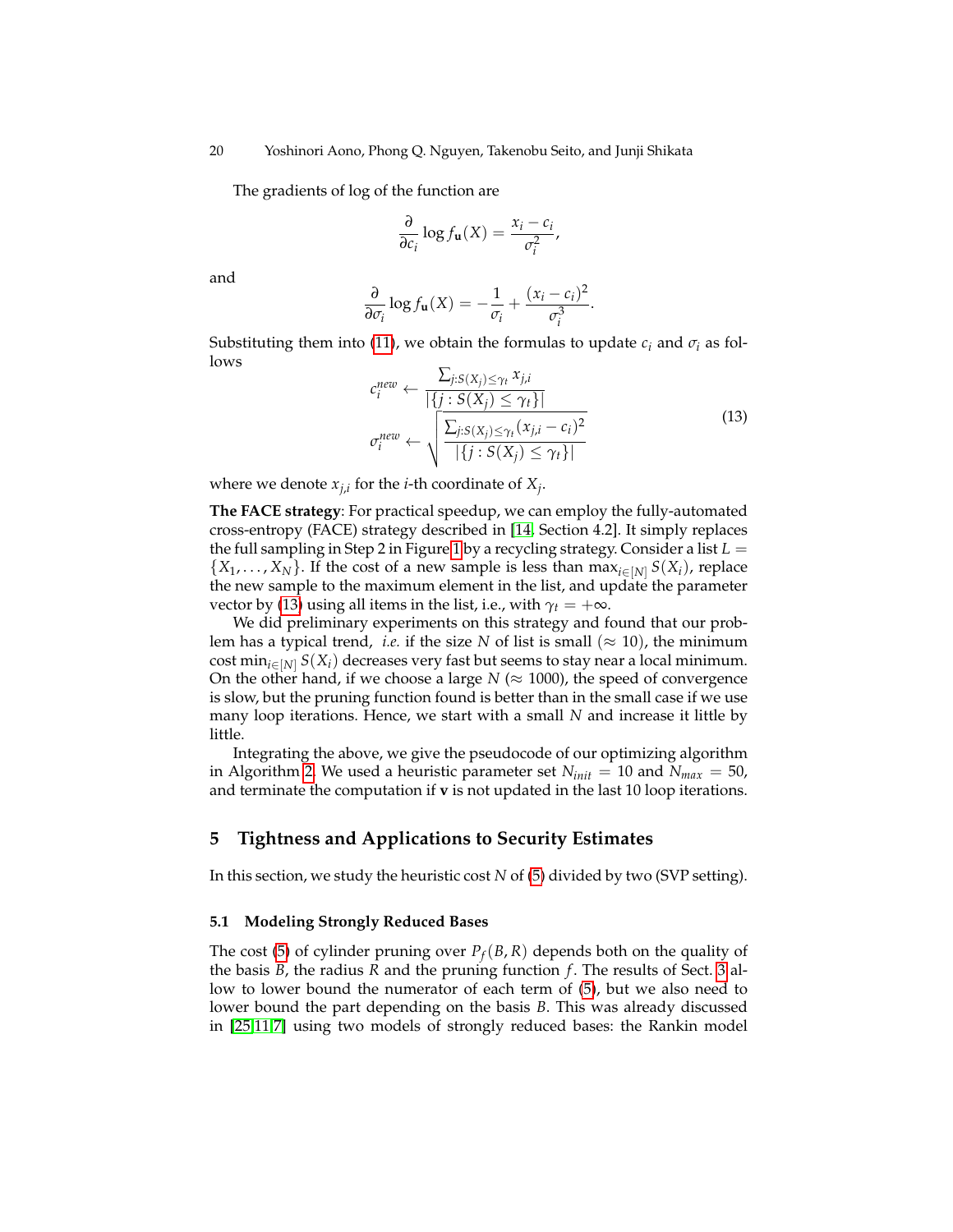**Algorithm 2** Cross-Entropy Method for Optimizing Pruning Radii

```
Input: Gram-Schmidt lengths (\|\mathbf{b}_1^{\star}\|, \ldots, \|\mathbf{b}_n^{\star}\|), Radius of the ball R, Target
    probability p0, initial and maximum size of list N, Nmax, initial parameter
    vector \mathbf{u} = (\mathbf{c}, \sigma), parameter to increase list size d.
Output: A near optimal cost and corresponding radii (R_1, \ldots, R_n)1: Sample new X = (R_1, \ldots, R_m) from D_{\chi,\mathbf{u}}2: if Pr(X) < p_0 then
 3: goto Step 1
 4: end if
 5: if |L| < N then
 6: L \leftarrow L \cup X7: else
 8: X_i ← argmax<sub>X_i ∈ L</sub>Cost(X_i)9: end if
10: if Cost(X) < Cost(X_i) then
11: Replace Xi by X
12: Update u by using list L
13: end if
14: if u is not updated in the last d loops then
15: N \leftarrow N + 116: end if
17: if N > N_{max} then
18: output minimum among X1, . . . , XN−1 and exit
19: end if
20: goto Step 1
```
used in [\[11,](#page-25-0)[25\]](#page-26-12) which provides conservative bounds by anticipating progress in lattice reduction, and the HKZ model used in [\[11](#page-25-0)[,7\]](#page-25-1) which is closer to the state-of-the-art. This part is more heuristic than Sect. [3.](#page-7-0)

*The HKZ model.* The BKZ algorithm tries to approximate HKZ-reduced bases, which are bases *B* such that  $\|\mathbf{b}_i^{\star}\| = \lambda_1(\pi_i(L))$  for all  $1 \leq i \leq n$ . When running BKZ, an HKZ basis is the best output one can hope for. On the other hand, a BKZ-reduced basis with large blocksize will be close to an HKZ-basis, so this model is somewhat close to the state-of-the-art. It corresponds to an idealized Kannan's algorithm [\[18\]](#page-25-10) where enumerations are only performed over HKZreduced bases (see [\[23\]](#page-26-13) for more practical variants). Unfortunately, in theory, we do not know what the  $\|\mathbf{b}_i^*\|$ 's of an HKZ basis will look like exactly, except for  $i=1$ , but we can make a guess. Following [\[11](#page-25-0)[,7\]](#page-25-1), we assume that for 1  $\leq$  $i \leq n - 50$ ,  $\|\mathbf{b}_{i}^{*}\| \approx \text{GH}(\pi_{i}(L)) = V_{n-i+1}(1)^{-1/(n-i+1)} \left(\prod_{k=i}^{n} \|\mathbf{b}_{k}^{*}\|\right)^{1/(n-i+1)}$ which means that we assume that  $\pi_i(L)$  behaves like a random lattice. Then we can simulate  $\|\mathbf{b}_i^{\star}\|$  for  $1 \leq i \leq n - 50$  by a simple recursive formula. We stop at *n* − 50, because Chen and Nguyen [\[11\]](#page-25-0) reported that the last projected lattices do not behave like random lattices. For the remaining indices, they proposed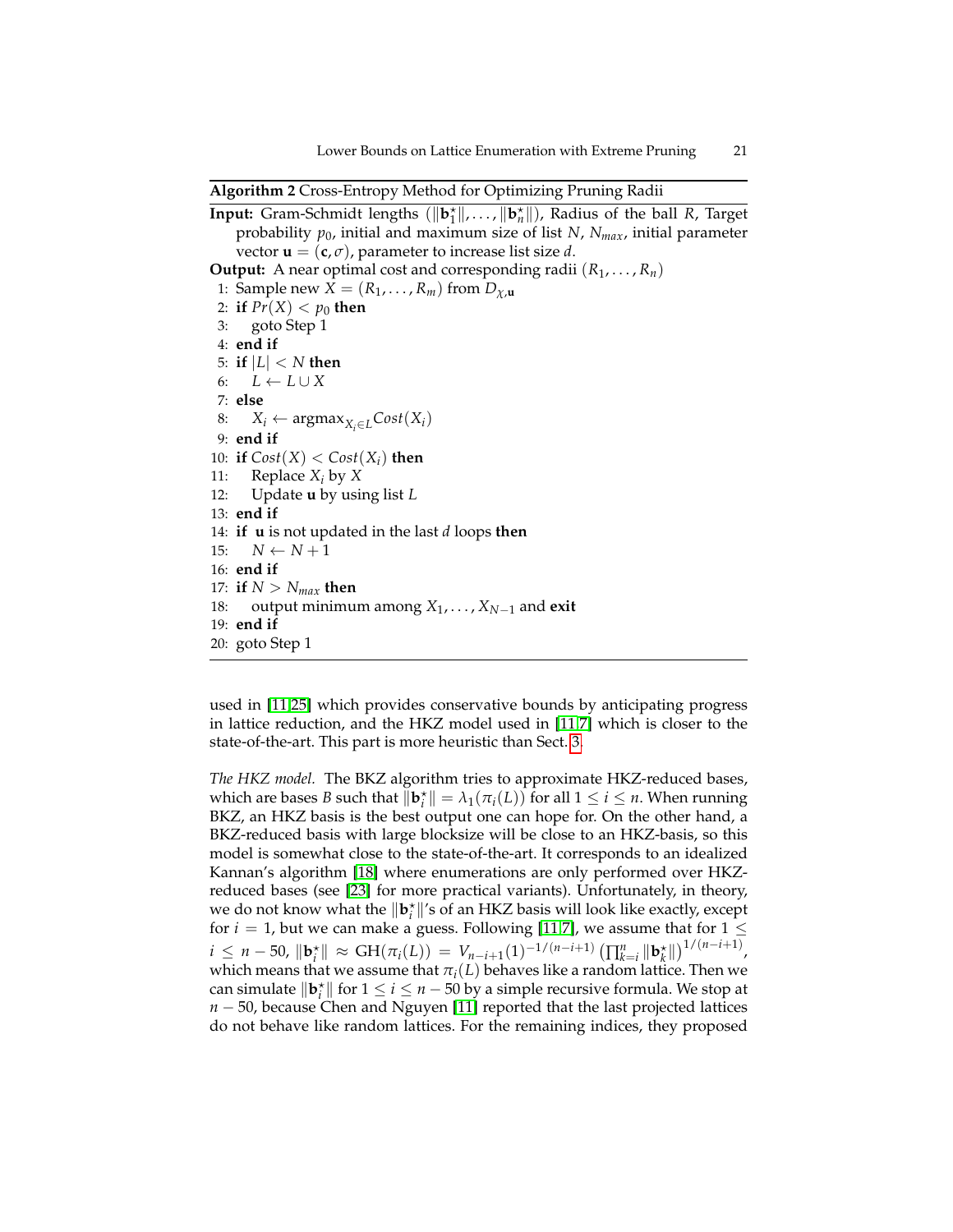22 Yoshinori Aono, Phong Q. Nguyen, Takenobu Seito, and Junji Shikata

to use a numerical table from experimental results in low dimension: we use the same table. Note that for a large dimension such as 200, errors in the last coordinates are not an issue because the contribution of the terms  $k \leq 50$  in *N* is negligible.

*The Rankin model.* It is known that HKZ bases are not optimal for minimizing the running time of enumeration. For instance, Nguyen [\[27,](#page-26-14) Chapter 3] noticed a link between the cost of enumeration and the Rankin invariants of a lattice, which provides lower bounds on heuristic estimates of the number of nodes and identifies better bases than HKZ. However, finding these better bases is currently more expensive [\[13\]](#page-25-18) than finding HKZ-reduced bases. Recall that the Rankin invariants  $\gamma_{n,m}(L)$  of an *n*-rank lattice *L* satisfy:

<span id="page-21-0"></span>
$$
\gamma_{n,m}(L) := \min_{\substack{S: \text{ sublattice of } L \\ \text{rank}(S) = m}} \left( \frac{\text{vol}(S)}{\text{covol}(L)^{m/n}} \right)^2 \le \frac{\prod_{i=1}^m \|\mathbf{b}_i^*\|^2}{\text{covol}(L)^{2m/n}},\tag{14}
$$

for any basis  $(\mathbf{b}_1, \ldots, \mathbf{b}_n)$  of L. We have the following lower bound [\[37,](#page-26-15) Cor. 1] for Rankin's constant  $\gamma_{n,m} := \max_L \gamma_{n,m}(L)$ :

$$
\gamma_{n,m} \ge \left(n \cdot \frac{\prod_{n=m+1}^{n} Z(j)}{\prod_{j=2}^{m} Z(j)}\right)^{2/n} \text{ where } Z(j) := \zeta(j)\Gamma(j/2)\pi^{-j/2}.
$$
 (15)

According to [\[36\]](#page-26-16), it seems plausible that most lattices come close to realizing Rankin constants: for any *ε* > 0 and sufficiently large *n*, most lattices *L* "should"  $\text{verify } \gamma_{n,m}(L)^{1/(2m)} \geq \gamma_{n,m}^{1/(2m)} - \varepsilon \text{ for all } m.$ 

Ignoring *ε*, if we lower bound any term of the form  $\frac{\prod_{i=1}^{m} ||\mathbf{b}_{i}^{*}||^{2}}{\text{covol}(I)^{2m}}$  $\frac{1}{2} \frac{\ln \mathcal{L}_i}{\ln \mathcal{L}_i}$  in the simplified cost [\(5\)](#page-6-0) by the right-hand side of [\(15\)](#page-21-0), we obtain the following heuristic lower bound formula:

$$
N =
$$

$$
\frac{1}{2}\sum_{k=1}^{n} \frac{\text{vol}(C_{R_1,...,R_k})\prod_{i=1}^{n-k} \|\mathbf{b}_i^{\star}\|}{\text{vol}(L)} > \frac{1}{2}\sum_{k=1}^{n} \frac{\text{vol}(C_{R_1,...,R_k})}{\text{vol}(L)^{k/n}} \left( (n-k)\frac{\prod_{i=k+1}^{n} Z(j)}{\prod_{j=2}^{n-k} Z(j)} \right)^{\frac{1}{n-k}}
$$

In both cases, substituting the volume lower bounds in Section [3.2](#page-10-2) and [3.3,](#page-12-3) we obtain closed formulas to find the lower bound complexity which are suitable for numerical analyses.

On the other hand, for any *n*-rank lattice *L*, and any fixed  $m \in \{1, \ldots, n-1\}$ , there is a basis  $(\mathbf{b}_1, \dots, \mathbf{b}_n)$  of *L* such that  $\frac{\prod_{i=1}^m ||\mathbf{b}_i^*||^2}{\cosh(1)^{2m/2}}$  $\frac{\prod_{i=1}^{n} ||\mathbf{b}_{i}||}{\mathrm{covol}(L)^{2m/n}} = \gamma_{n,m}(L).$  This existence would only be guaranteed for fixed *m*, such as for the *m* maximizing the corresponding number  $N_{n+1-m}$  of nodes in the enumeration tree at depth  $m$ . By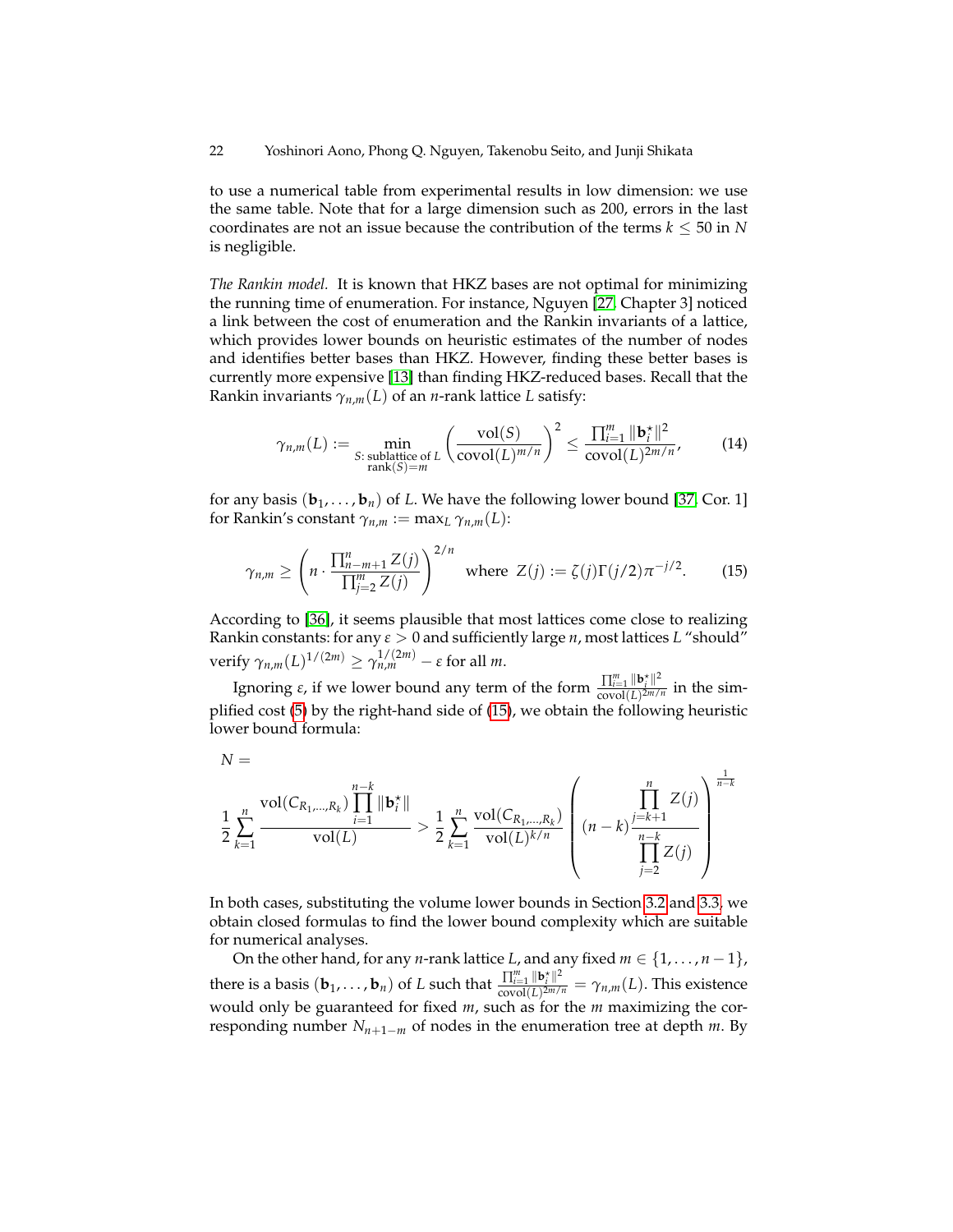idealization, we call Rankin basis a basis such that for all  $m \in \{1, ..., n-1\}$ ,  $\prod_{i=1}^m \|\mathbf{b}^\star_i\|^2$  $\frac{11i=1 \text{ } \mid \mid \mathbf{c}_i \mid \mid}{\text{covol}(L)^{2m/n}}$  is approximately less than the right-hand side of [\(15\)](#page-21-0): since such bases may not exist, this is an over-simplification to guess how much speed-up might be possible with the best bases. We use Rankin bases to compute speculative upper bounds, anticipating progress in lattice reduction.

#### **5.2 Explicit Lower Bounds**

We summarize the applications of the results of Section [3.2](#page-10-2) and [3.3,](#page-12-3) to compute lower bounds on the number of nodes searched by cylinder pruning with lower bounded success probability.

<span id="page-22-0"></span>*Single Enumeration.* By Corollary [2,](#page-11-1) if *α* is a lower bound on the success probability, √

$$
N \geq \frac{1}{2} \sum_{k=1}^{n} \frac{V_k(\sqrt{\alpha_k} R_n)}{\prod_{i=n-k+1}^{n} \|\mathbf{b}_i^*\|}
$$
(16)

 $\alpha_k$  is defined by *I*<sub>α<sub>k</sub></sub>(*k*/2, 1 + (*n* − *k*)/2) = α.

For the Gaussian case with success probability  $\geq \beta$ , from Corollary [3,](#page-11-2)

<span id="page-22-1"></span>
$$
N \ge \frac{1}{2} \sum_{k=1}^{n} \frac{V_k(\sqrt{\beta_k})}{\prod_{i=n-k+1}^{n} \|\mathbf{b}_{i}^{\star}\|}
$$

where  $\beta_k$  is defined by  $P(k/2, \beta_k/(2\sigma^2)) = \beta$ .

*Multiple Enumerations.* For the situation where one can use *m* bases, let *α'* be a lower bound on the global success probability. Then by Lemma [6,](#page-13-2)

$$
N \ge \frac{\alpha'}{4} \sum_{k=1}^{n} \frac{k V_k(R_n) B(k/2, 1 + (n-k)/2)}{\prod_{i=n-k+1}^{n} \|\mathbf{b}_i^*\|} \tag{17}
$$

where *α'* satisfies  $vol(\cup_{i=1}^{m} C_i) \geq \alpha' vol(R_n)$ .

Lemma [9](#page-15-1) also implies a lower bound for the Gaussian setting with global success probability  $\rho_{n,\sigma}(\cup_{i=1}^m C_i) \geq \beta'$ :

$$
N \geq \frac{\beta'}{2} \sum_{k=1}^n \frac{(2\pi\sigma^2)^{k/2}}{\prod_{i=n-k+1}^n \|\mathbf{b}_i^*\|}.
$$

#### **5.3 Radii Tightness**

To check tightness, we give two figures (Figure [2\)](#page-23-0) that compare the lower bound of radii from Corollary [2,](#page-11-1) and the best radii generated by our cross entropy method. The comparison is for two regimes: high and low success probability. Note that the left probability 0.6827 is an approximation of  $P(\frac{1}{2}, \frac{1}{2})$  for which the linear pruning is the best known proved lower bound.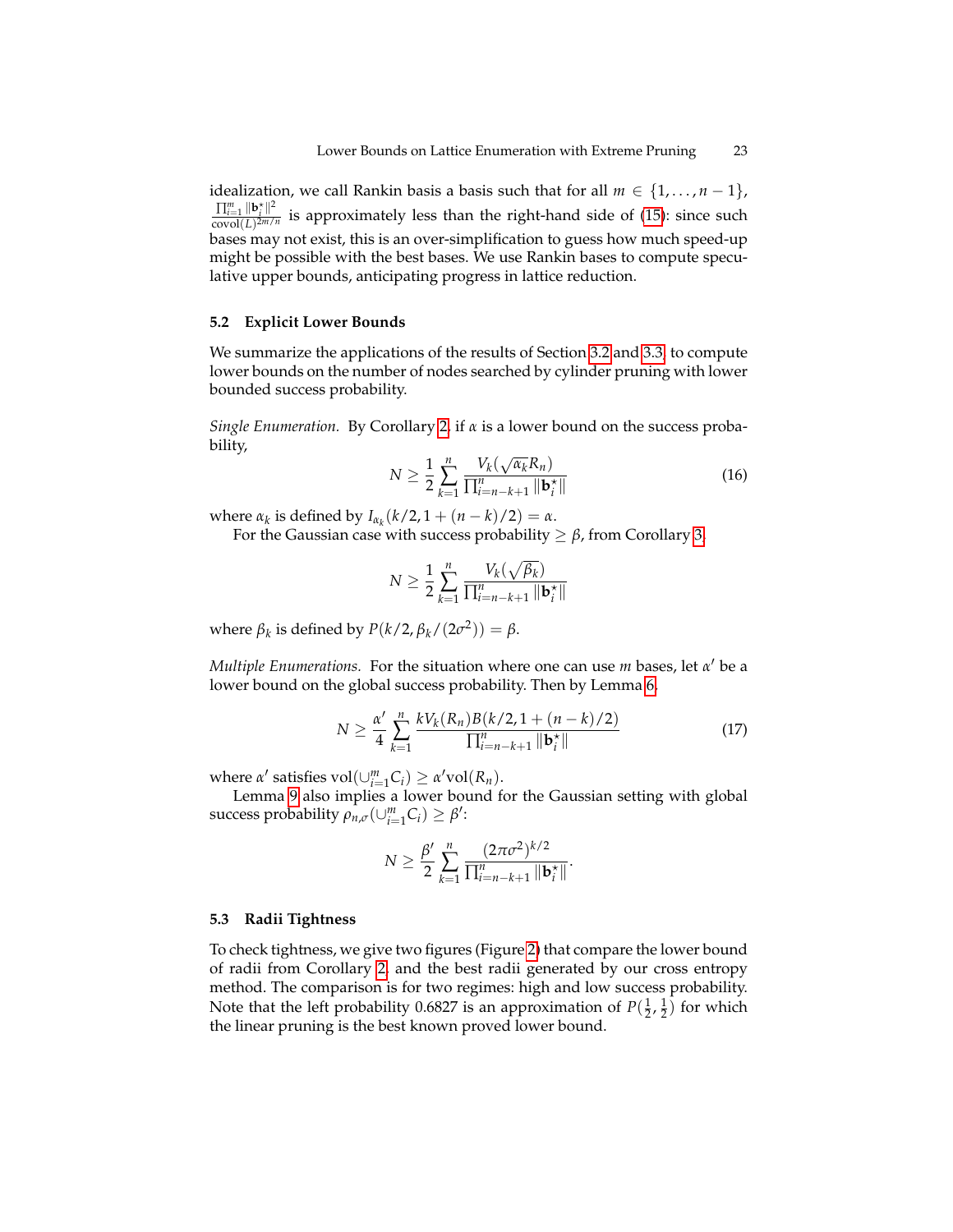We see that the radii bounds are reasonably tight in both cases. We deduce that in these examples, the enumeration cost bounds will also be tight, because the cost is dominated by what happens around  $k \approx n/2$ .

We note that it is to easier to compute lower bounds than upper bounds.



<span id="page-23-0"></span>**Fig. 2.** Comparison of lower bound and near optimal radii; for the 150-dimensional simulated HKZ basis, compute near optimal radii and lower bound radii for  $\alpha = 0.6827 \gtrsim$ *P*( $\frac{1}{2}$ ,  $\frac{1}{2}$ ) (Top) and  $\alpha = 10^{-10}$  (Bottom).

### **5.4 Security Estimates for Enumeration**

Fig. [1](#page-2-0) (in the introduction) displays four bounds on the cost of enumeration in several situations, for varying dimension and simulated HKZ bases and Rankin bases:

- **–** The thin red curve is an upper bound of the enumeration cost using  $M =$  $10^{10}$  bases with single success probability  $\alpha = 10^{-10}$  computed by the crossentropy method.
- **–** The bold red curve is a lower bound of the enumeration cost using *M* =  $10^{10}$  bases with single success probability  $\alpha = 10^{-10}$  computed by  $\widetilde{M}$  times [\(16\)](#page-22-0).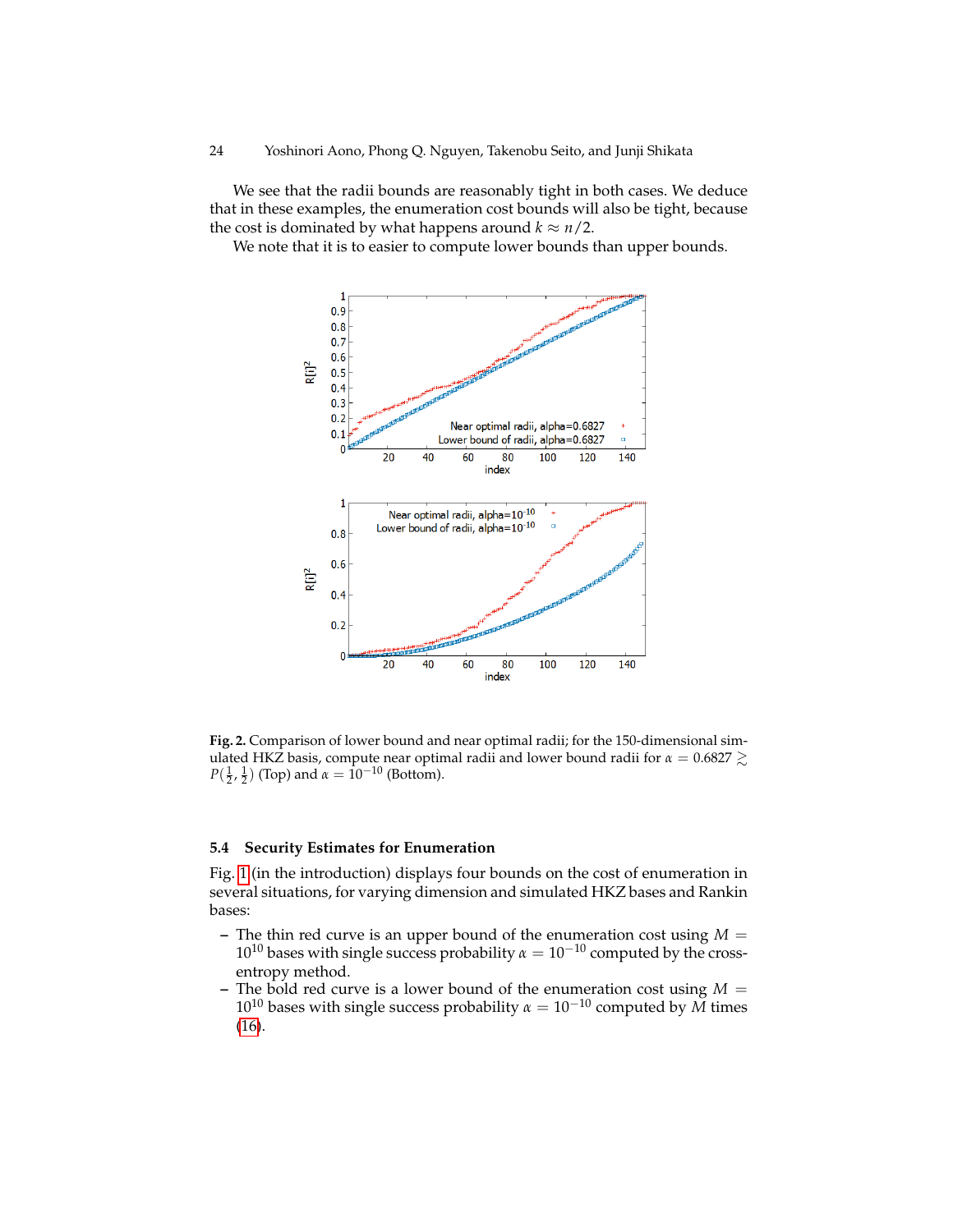- **–** The thin green curve is an upper bound of the enumeration cost w.r.t. infinitely many bases with global success probability  $\alpha' = 1$ . This is computed by *M* times an upper bound of the enumeration cost with single success probability 1/*M* for a very large *M* where the single cost is greater than lattice dimension.
- **–** The bold green curve is a lower bound of the enumeration cost w.r.t. infinitely many bases with a large global success probability. This is computed by [\(17\)](#page-22-1) with  $\alpha' = 1$ .

In all experiments, we take the radius by  $R_n = GH(L)$ . The cost is the number of nodes of of the enumeration tree in the classical computing model. The security level is the base-2 logarithm of the cost, which is divided by two in the quantum computing model [\[6,](#page-25-8)[24\]](#page-26-17).

We also draw the curve of  $2^{0.292n}$  and  $2^{0.265n}$  which are simplified lower bounds of the cost for solving SVP-*n* used in [\[2\]](#page-24-0) for classical and quantum computers, respectively.

In all the situations where we use  $10^{10}$  bases, the upper bounds (thin red curve) and the lower bounds (bold red curve) are close to each other, which demonstrates the tightness of our lower bound.

In the classical setting, our lower bounds for enumeration are higher than sieve lower bounds. On the other hand, in the quantum setting, there are cases where enumeration is faster than quantum sieving. For instance, if an attacker could find many quasi-Rankin bases by some new lattice reduction algorithm, the claimed  $2^{128}$  quantum security might be dropped to about  $2^{96}$  security. In such a situation, the required blocksize would increase from about 480 to 580.

### **5.5 Experimental Environments**

All experiments were performed by a standard server with two Intel Xeon E5- 2660 CPUs and 256-GB RAM. We used the boost library version 1.56.0, which has efficient subroutines to compute (incomplete) beta, (incomplete) gamma and zeta functions with high precision.

### **Acknowledgements**

This work was supported by JSPS KAKENHI Grant Numbers 16H02780, 16H02830 and 18H03238, and JST CREST JPMJCR168A.

# **References**

- <span id="page-24-1"></span>1. M. Ajtai, R. Kumar, and D. Sivakumar. A sieve algorithm for the shortest lattice vector problem. In *Proc. of 33rd STOC*, pages 601–610. ACM, 2001.
- <span id="page-24-0"></span>2. M. R. Albrecht, B. R. Curtis, A. Deo, A. Davidson, R. Player, E. Postlethwaite, F. Virdia, and T. Wunderer. Estimate all the {LWE, NTRU} schemes! Posted on the pqc-forum on Feb. 1, 2018. Available at https://estimate-all-the-lwe-ntru-schemes.github.io/paper.pdf.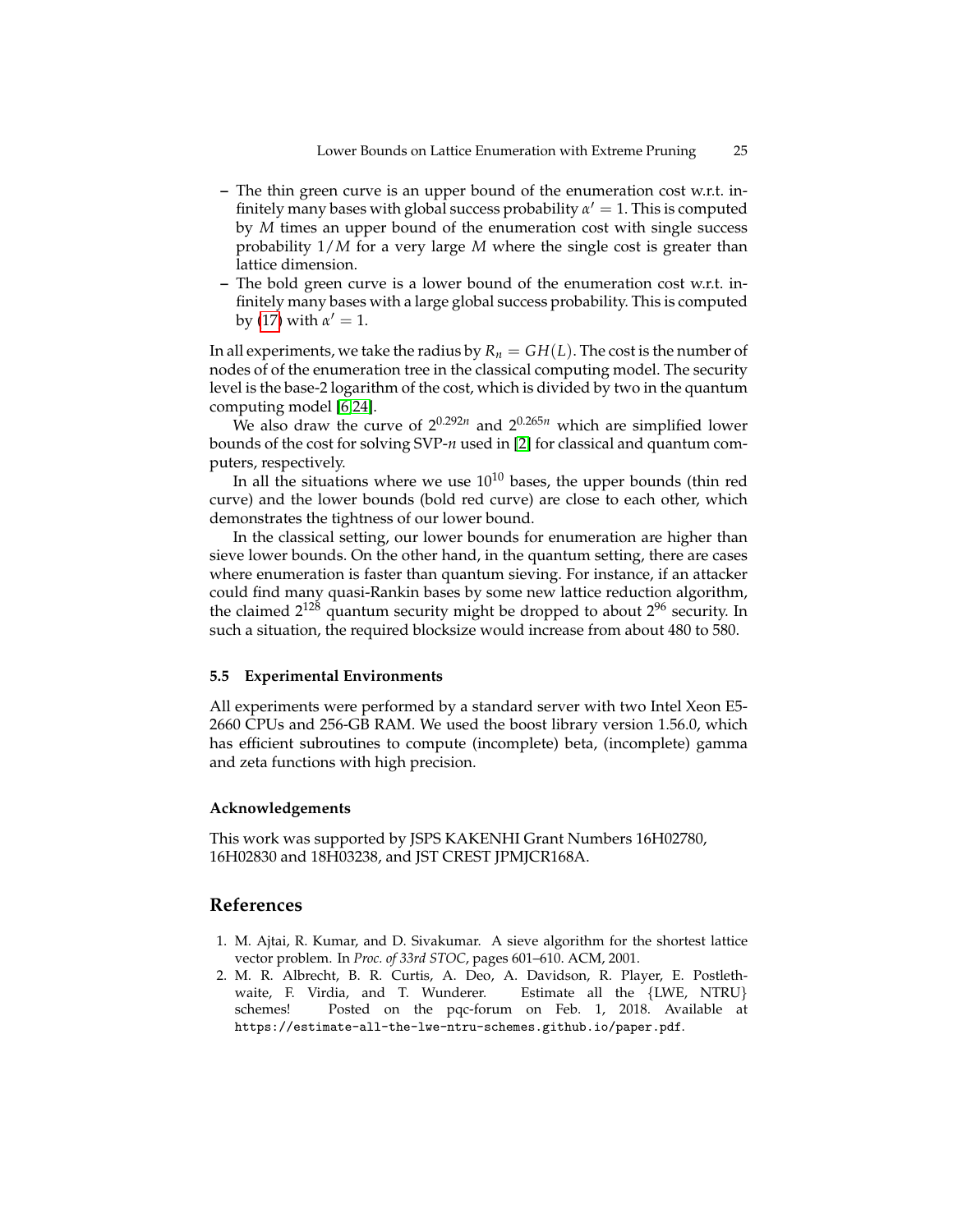- 26 Yoshinori Aono, Phong Q. Nguyen, Takenobu Seito, and Junji Shikata
- <span id="page-25-6"></span>3. E. Alkim, L. Ducas, T. Pöppelmann, and P. Schwabe. Post-quantum key exchange - A new hope. In *Proc. 25th USENIX Security Symposium*, pages 327–343. USENIX Association, 2016.
- <span id="page-25-15"></span>4. Y. Aono. A faster method for computing Gama-Nguyen-Regev's extreme pruning coefficients. *CoRR*, abs/1406.0342, 2014.
- <span id="page-25-12"></span>5. Y. Aono and P. Q. Nguyen. Random sampling revisited: Lattice enumeration with discrete pruning. In *Advances in cryptology—EUROCRYPT 2017 Part II*, volume 10211 of *LNCS*, pages 65–102. Springer, 2017. Full version on https://eprint.iacr.org/2017/155.
- <span id="page-25-8"></span>6. Y. Aono, P. Q. Nguyen, and Y. Shen. Quantum lattice enumeration and tweaking discrete pruning. <https://eprint.iacr.org/2018/546>, 2018.
- <span id="page-25-1"></span>7. Y. Aono, Y. Wang, T. Hayashi, and T. Takagi. Improved progressive BKZ algorithms and their precise cost estimation by sharp simulator. *IACR Cryptology ePrint Archive*, 2016:146, 2016. Full version of EUROCRYPT 2016.
- <span id="page-25-5"></span>8. A. Becker, L. Ducas, N. Gama, and T. Laarhoven. New directions in nearest neighbor searching with applications to lattice sieving. In *Proc. 27th ACM-SIAM Symposium on Discrete Algorithms (SODA)*, pages 10–24, 2016.
- <span id="page-25-2"></span>9. D. Cadé, X. Pujol, and D. Stehlé. FPLLL library, version 3.0. Available from [http:](http://perso.ens-lyon.fr/damien.stehle) [//perso.ens-lyon.fr/damien.stehle](http://perso.ens-lyon.fr/damien.stehle), Sep 2008.
- <span id="page-25-7"></span>10. Y. Chen. Réduction de réseau et sécurité concrète du chiffrement complètement homomor*phe*. PhD thesis, Univ. Paris 7, 2013.
- <span id="page-25-0"></span>11. Y. Chen and P. Q. Nguyen. BKZ 2.0: better lattice security estimates. In *Proc. ASI-ACRYPT 2011*, volume 7073 of *LNCS*, pages 1–20. Springer, 2011.
- <span id="page-25-14"></span>12. M.-S. Cheon. *Global Optimization of Monotonic Programs: Applications in Polynomial and Stochastic Programming*. PhD thesis, Georgia Institute of Technology, 2005.
- <span id="page-25-18"></span>13. D. Dadush and D. Micciancio. Algorithms for the densest sub-lattice problem. In *Proc. 24th ACM-SIAM Symposium on Discrete Algorithms, SODA 2013*, pages 1103– 1122, 2013.
- <span id="page-25-16"></span>14. P.-T. de Boer, D. P. Kroese, S. Mannor, and R. Y. Rubinstein. A tutorial on the crossentropy method. *Annals of Operations Research*, 134(1):19–67, 2005.
- <span id="page-25-11"></span>15. U. Fincke and M. Pohst. Improved methods for calculating vectors of short length in a lattice, including a complexity analysis. *Mathematics of Computation*, 44(170):463– 471, 1985.
- <span id="page-25-3"></span>16. N. Gama, P. Q. Nguyen, and O. Regev. Lattice enumeration using extreme pruning. In *Advances in cryptology—EUROCRYPT 2010*, volume 6110 of *LNCS*, pages 257–278. Springer, 2010.
- <span id="page-25-9"></span>17. A. Hulsing, J. Rijneveld, J. M. Schanck, and P. Schwabe. NTRU-HRSS-KEM: Algo- ¨ rithm specifications and supporting documentation. NIST submission of Nov. 30, 2017.
- <span id="page-25-10"></span>18. R. Kannan. Improved algorithms for integer programming and related lattice problems. In *Proc. 15th ACM STOC*, pages 193–206, 1983.
- <span id="page-25-17"></span>19. D. P. Kroese, S. Porotsky, and R. Y. Rubinstein. The cross-entropy method for continuous multi-extremal optimization. *Methodology and Computing in Applied Probability*, V8(3):383–407, 2006.
- <span id="page-25-4"></span>20. T. Laarhoven. Sieving for shortest vectors in lattices using angular locality-sensitive hashing. In *Advances in Cryptology - Proc. CRYPTO 2015 - Part I*, volume 9215 of *LNCS*, pages 3–22. Springer, 2015.
- <span id="page-25-13"></span>21. M. Liu and P. Q. Nguyen. Solving BDD by enumeration: An update. In *Topics in Cryptology - Proc. CT-RSA 2013*, volume 7779 of *LNCS*, pages 293–309. Springer, 2013.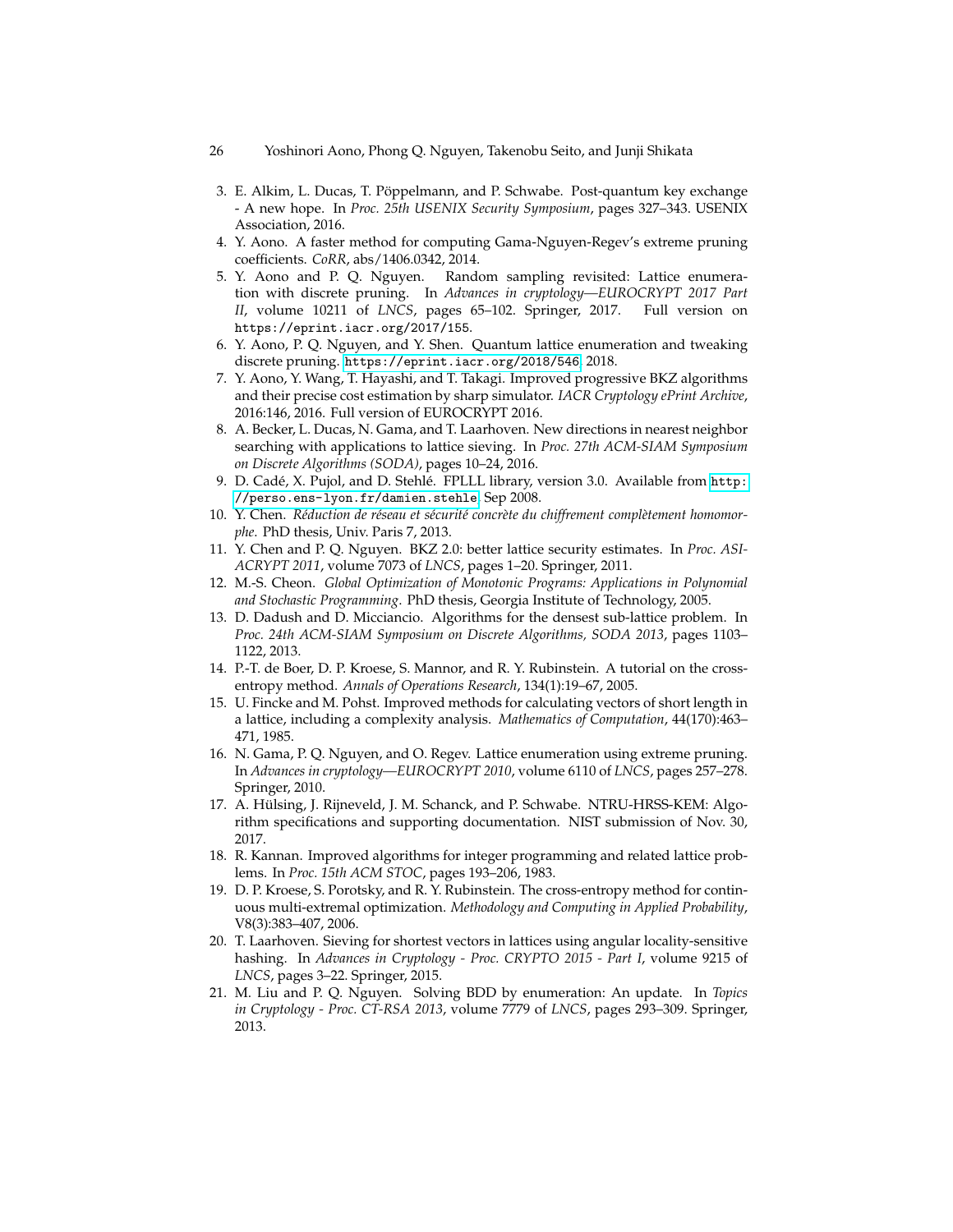- <span id="page-26-3"></span>22. D. Micciancio and P. Voulgaris. Faster exponential time algorithms for the shortest vector problem. In *Proc. ACM-SIAM SODA*, pages 1468–1480, 2010.
- <span id="page-26-13"></span>23. D. Micciancio and M. Walter. Fast lattice point enumeration with minimal overhead. In *Proc. SODA '15*, pages 276–294, 2015.
- <span id="page-26-17"></span>24. A. Montanaro. Quantum walk speedup of backtracking algorithms. *ArXiv e-prints*, 2015.
- <span id="page-26-12"></span>25. P. Q. Nguyen. Public-key cryptanalysis. In I. Luengo, editor, *Recent Trends in Cryptography*, volume 477 of *Contemporary Mathematics*. AMS–RSME, 2009.
- <span id="page-26-5"></span>26. P. Q. Nguyen. Hermite's constant and lattice algorithms. In *The LLL Algorithm: Survey and Applications*. Springer, 2010. In [\[27\]](#page-26-14).
- <span id="page-26-14"></span>27. P. Q. Nguyen and B. Vallee, editors. ´ *The LLL Algorithm: Survey and Applications*. Information Security and Cryptography. Springer, 2009.
- <span id="page-26-2"></span>28. P. Q. Nguyen and T. Vidick. Sieve algorithms for the shortest vector problem are practical. *J. of Mathematical Cryptology*, 2008.
- <span id="page-26-6"></span>29. M. Pohst. On the computation of lattice vectors of minimal length, successive minima and reduced bases with applications. *SIGSAM Bull.*, 15(1):37–44, 1981.
- <span id="page-26-10"></span>30. R. Y. Rubinstein. Optimization of computer simulation models with rare events. *European Journal of Operations Research*, 99:89–112, 1996.
- <span id="page-26-11"></span>31. R. Y. Rubinstein and D. P. Kroese. *The Cross-Entropy Method, A Unified Approach to Combinatorial Optimization, Monte-Carlo Simulation and Machine Learning*. Springer-Verlag New York, 2004.
- <span id="page-26-4"></span>32. M. Schneider and N. Gama. SVP challenge. Available at http://www.latticechallenge.org/svp-challenge/.
- <span id="page-26-7"></span>33. C. P. Schnorr. Lattice reduction by random sampling and birthday methods. In *Proc. STACS 2003*, volume 2607 of *LNCS*, pages 145–156. Springer, 2003.
- <span id="page-26-0"></span>34. C.-P. Schnorr and M. Euchner. Lattice basis reduction: improved practical algorithms and solving subset sum problems. *Math. Programming*, 66:181–199, 1994.
- <span id="page-26-1"></span>35. C.-P. Schnorr and H. H. Hörner. Attacking the Chor-Rivest cryptosystem by improved lattice reduction. In *Proc. of Eurocrypt '95*, volume 921 of *LNCS*, pages 1–12. IACR, Springer-Verlag, 1995.
- <span id="page-26-16"></span>36. U. Shapira and B. Weiss. A volume estimate for the set of stable lattices. *Comptes Rendus Math´ematique*, 352(11):875 – 879, 2014.
- <span id="page-26-15"></span>37. J. L. Thunder. Higher-dimensional analogs of Hermite's constant. *Michigan Math. J.*, 45(2), 1998.
- <span id="page-26-9"></span>38. S. S. Venkatesh. *The Theory of Probability: Explorations and Applications*. Cambridge University Press, 2012.

# <span id="page-26-8"></span>**A Proof of Lemma [3](#page-9-1)**

Let

$$
p(k,n) := I_{k/n}\left(\frac{k}{2},\frac{n-k}{2}\right) = \frac{\int_0^{k/n} z^{\frac{k}{2}-1} (1-z)^{\frac{n-k}{2}-1} dz}{B(\frac{k}{2},\frac{n-k}{2})}
$$
(18)

To prove Lemma [3,](#page-9-1) it suffices to show that: for any integers  $1 \leq k < n$ ,

$$
p(n,k) \le P(\frac{1}{2},\frac{1}{2}) = \frac{\int_0^{1/2} t^{-1/2} e^{-t}}{\Gamma(\frac{1}{2})} \approx 0.682689...
$$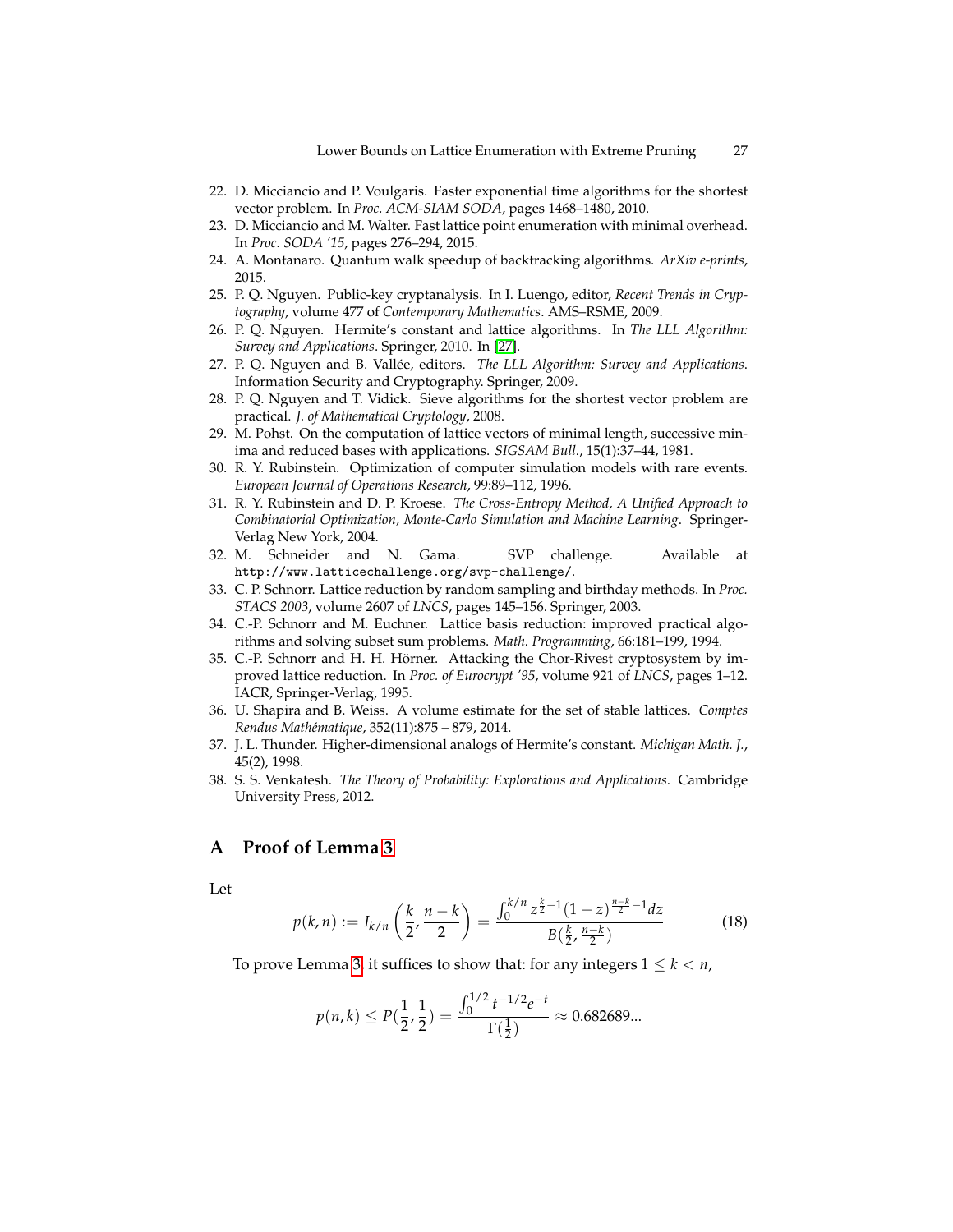28 Yoshinori Aono, Phong Q. Nguyen, Takenobu Seito, and Junji Shikata

### **A.1 Formulas and Lemmas**

We have

<span id="page-27-1"></span>
$$
\Gamma(a + 1) = a\Gamma(a)
$$
 and  $B(a, b + 1) = B(a, b)\frac{b}{a + b}$ . (19)

<span id="page-27-2"></span>The following recurrence formulas hold (see 8.17.18 and 8.17.21 of *NIST Digital Library of Mathematical Functions* http://dlmf.nist.gov/8.17 respectively): *b*−1

$$
I_x(a,b) = I_x(a+1,b-1) + \frac{x^a(1-x)^{b-1}}{aB(a,b)}.
$$
 (20)

$$
I_x(a,b) = I_x(a,b+1) - \frac{x^a(1-x)^b}{bB(a,b)}.
$$
 (21)

<span id="page-27-0"></span>We recall:

**Theorem 8.** *(Chebyshev integral inequality) For any nonnegative, monotonically increasing function f*(*x*) *and monotonically decreasing function g*(*x*)*, we have*

$$
\int_a^b f(x)g(x)dx \leq \frac{1}{b-a}\left(\int_a^b f(x)dx\right) \cdot \left(\int_a^b g(x)dx\right).
$$

**Lemma 10.** For a,  $b > 1$ , the function  $z^a(1-z)^b$  is maximized at  $z_{max} = \frac{a}{a+b}$ . *Furthermore, it is strictly increasing over*  $z \in [0, z_{max}]$  and strictly decreasing over  $z \in [z_{max}, 1].$ 

# **A.2 Proof Body**

The proof of Lemma [3](#page-9-1) can be derived from the following three lemmas.

**Lemma 11.** *If*  $n \ge 2$ *, then:*  $p(1, n) < p(1, n + 2)$ *.* 

*Proof.* By [\(21\)](#page-27-0), we have

$$
p(1,n) = I_{\frac{1}{n}}\left(\frac{1}{2}, \frac{n+1}{2}\right) - \frac{n^{-1/2}(1-1/n)^{\frac{n-1}{2}}}{\frac{n-1}{2} \cdot B\left(\frac{1}{2}, \frac{n-1}{2}\right)}
$$
  
=  $I_{\frac{1}{n+2}}\left(\frac{1}{2}, \frac{n+1}{2}\right) + \frac{\int_{\frac{1}{n+2}}^{\frac{1}{n}} z^{-1/2} (1-z)^{\frac{n-1}{2}} dz}{B\left(\frac{1}{2}, \frac{n+1}{2}\right)} - \frac{n^{-1/2}(1-1/n)^{\frac{n-1}{2}}}{\frac{n-1}{2} \cdot B\left(\frac{1}{2}, \frac{n-1}{2}\right)}.$ 

Then  $J = p(1, n) - p(1, n + 2)$  is equal to the last two terms. We will show that  $J < 0$ . From [\(19\)](#page-27-1), we have  $B\left(\frac{1}{2},\frac{n+1}{2}\right) = \frac{n-1}{n}B\left(\frac{1}{2},\frac{n-1}{2}\right)$  and we get

$$
J' = J \cdot (n-1)B\left(\frac{1}{2}, \frac{n-1}{2}\right) = n \int_{\frac{1}{n+2}}^{\frac{1}{n}} z^{-1/2} (1-z)^{\frac{n-1}{2}} dz - 2n^{-1/2} (1-1/n)^{\frac{n-1}{2}}
$$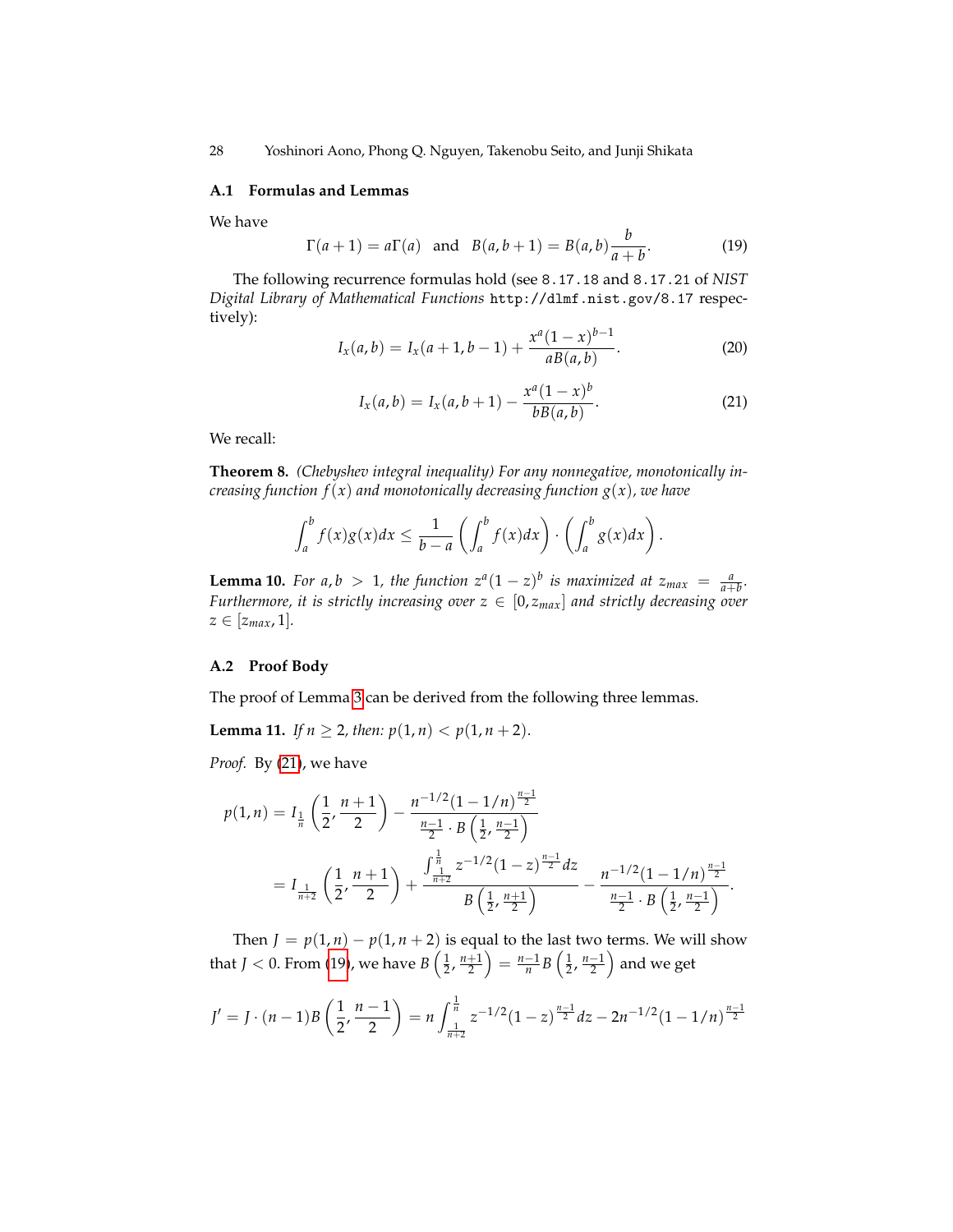of which we want to show negativeness.

Since the integral function  $z^{-1/2}(1-z)^{\frac{n-1}{2}}$  is strictly decreasing, the trivial bound

$$
n\int_{\frac{1}{n+2}}^{\frac{1}{n}} z^{-1/2} (1-z)^{\frac{n-1}{2}} dz
$$
  

$$
< n\left(\frac{1}{n} - \frac{1}{n+2}\right) \left(\frac{1}{n+2}\right)^{-1/2} \left(1 - \frac{1}{n+2}\right)^{\frac{n-1}{2}} = \frac{2}{\sqrt{n+2}} \left(1 - \frac{1}{n+2}\right)^{\frac{n-1}{2}}
$$

holds. Thus, letting  $f(x) = \frac{1}{\sqrt{2}}$  $\frac{1}{x}(1-1/x)^{\frac{n-1}{2}}$ , we have  $J' < 2(f(n+2)-f(n))$ and it suffices to show that *f*(*x*) is strictly decreasing over the range *x*  $\in$  (*n*, *n* + and it sumess to show that  $f(x)$  is strictly decreasing over the range  $x \in (n, n + 2)$ . It is equivalent to check that the derivative of  $g(x) = f(1/x) = \sqrt{x}(1$  $f(x)$ <sup> $\frac{n-1}{2}$ </sup> is > 0 for  $\frac{1}{n+2} < x < \frac{1}{n}$ . We have:

$$
(\log g(x))' = \frac{g'(x)}{g(x)} = \frac{1}{2x} + \frac{n-1}{2} \frac{1}{x-1} = \frac{nx-1}{2x(x-1)}
$$

which is  $> 0$  if  $0 < x < \frac{1}{n}$ . Hence,  $g(1/(n+2)) < g(1/n)$ ,  $f(n+2) < f(n)$ , and

$$
J' = J \cdot (n-1)B\left(\frac{1}{2}, \frac{n-1}{2}\right) = 2(f(n+2) - f(n)) < 0.
$$

Therefore,  $p(1, n) = p(1, n + 2) + I < p(1, n + 2)$  for any  $n \ge 2$ .

**Corollary 5.** *If*  $n \ge 2$ *, then*  $p(1, n) < P(\frac{1}{2}, \frac{1}{2})$ *.* 

*Proof.* With  $p(1, 2) = \frac{1}{2}$  and  $p(1, 3) = \frac{1}{\sqrt{2}}$  $\frac{1}{3}$   $\approx$  0.5773 and the known result  $p(1, n)$  →  $P(\frac{1}{2}, \frac{1}{2})$   $(n \to \infty)$ , we obtain that  $p(1, n) < P(\frac{1}{2}, \frac{1}{2})$  for  $n \ge 2$ . □

**Lemma 12.**  $p(2, n) < P(\frac{1}{2}, \frac{1}{2})$  for any  $n \ge 2$ 

*Proof.* By definition,

$$
p(2,n) = \frac{\Gamma(\frac{n}{2})}{\Gamma(1)\Gamma(\frac{n}{2}-1)} \int_0^{\frac{2}{n}} (1-z)^{\frac{n-4}{2}} dz = \frac{n-2}{2} \int_0^{\frac{2}{n}} (1-z)^{\frac{n-4}{2}} dz
$$
  
=  $1 - \left(1 - \frac{2}{n}\right)^{\frac{n}{2}-1}.$ 

For  $2 \le n \le 8$ , we can check it is smaller than 0.68 numerically, Also, for  $n \ge 9$ , since the function  $(1 - 1/x)^x$  is monotonically increasing with *x*, we have

$$
1 - \left(1 - \frac{2}{n}\right)^{\frac{n}{2} - 1} < 1 - \left(1 - \frac{2}{n}\right)^{\frac{n}{2}} \le 1 - (1 - 2/9)^{9/2} < 0.68 < P\left(\frac{1}{2}, \frac{1}{2}\right).
$$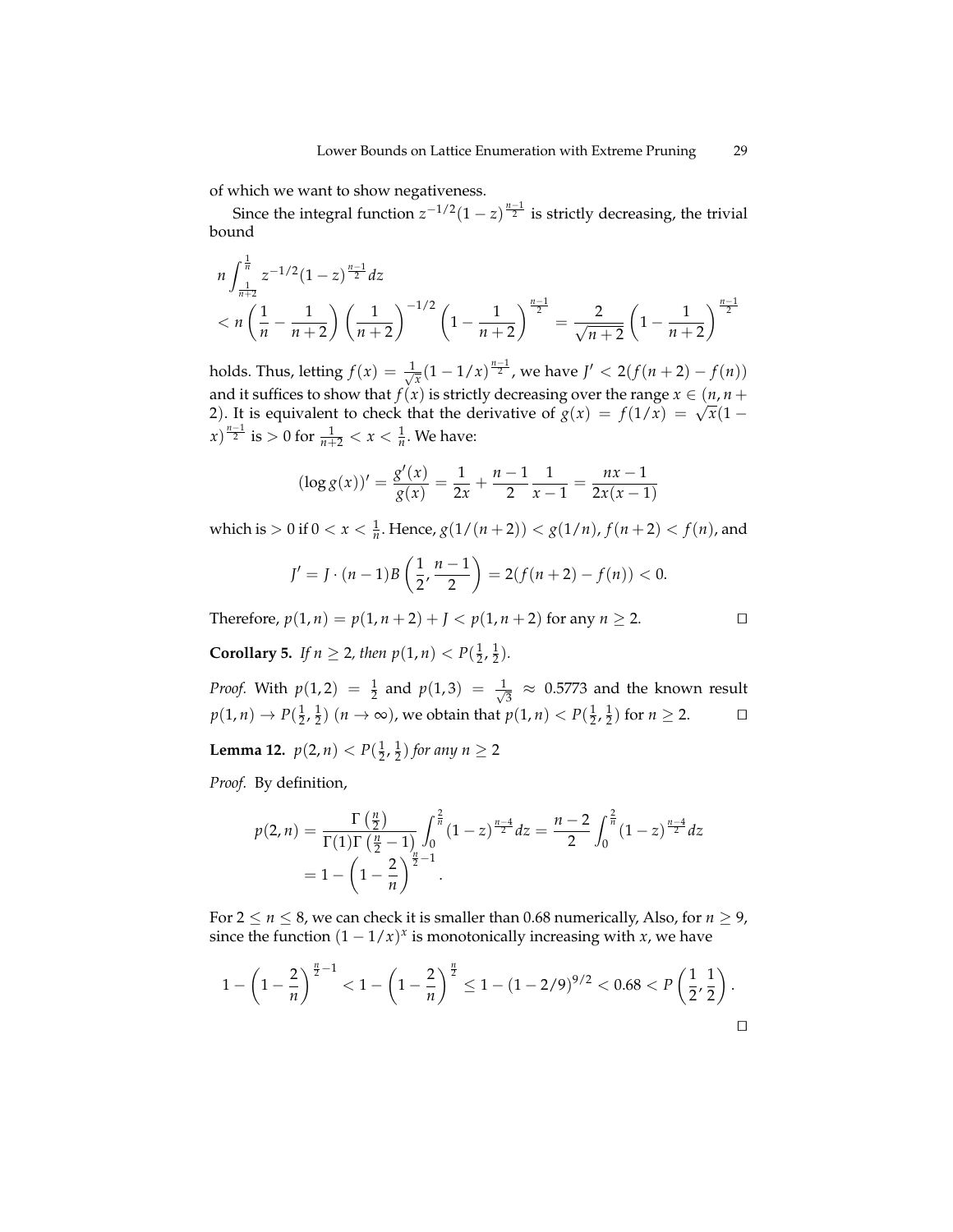**Lemma 13.**  $p(k + 2, n) < p(k, n)$  for any  $1 \le k < n$ .

*Proof.* By definition and [\(20\)](#page-27-2)

$$
p(k+2,n)
$$
  
=  $I_{\frac{k+2}{n}}\left(\frac{k}{2}+1,\frac{n-k}{2}-1\right) = I_{\frac{k+2}{n}}\left(\frac{k}{2},\frac{n-k}{2}\right) - \frac{2}{k}\frac{\left(\frac{k+2}{n}\right)^{\frac{k}{2}}\left(\frac{n-k-2}{n}\right)^{\frac{n-k-2}{2}}}{B\left(\frac{k}{2},\frac{n-k}{2}\right)}$   
=  $p(k,n) + \frac{\int_{\frac{k}{n}}^{\frac{k+2}{n}} z^{\frac{k}{2}-1}(1-z)^{\frac{n-k}{2}-1}dz}{B\left(\frac{k}{2},\frac{n-k}{2}\right)} - \frac{2}{k}\frac{\left(\frac{k+2}{n}\right)^{\frac{k}{2}}\left(\frac{n-k-2}{n}\right)^{\frac{n-k-2}{2}}}{B\left(\frac{k}{2},\frac{n-k}{2}\right)}.$ 

Thus, it suffices to show

$$
\int_{\frac{k}{n}}^{\frac{k+2}{n}} z^{\frac{k}{2}-1} (1-z)^{\frac{n-k}{2}-1} dz - \frac{2}{k} \left( \frac{k+2}{n} \right)^{\frac{k}{2}} \left( \frac{n-k-2}{n} \right)^{\frac{n-k-2}{2}} := I - J < 0.
$$

Let us define  $g(z) = z^{\frac{k}{2}+1}(1-z)^{\frac{n-k}{2}-1}$  which is strictly increasing over  $[0, \frac{k+2}{n}]$ . Since  $z^{-2}$  is strictly decreasing, Chebyshev's integral inequality implies that

$$
I = \int_{\frac{k}{n}}^{\frac{k+2}{n}} z^{-2} g(z) dz < \frac{n}{2} \int_{\frac{k}{n}}^{\frac{k+2}{n}} z^{-2} dz \int_{\frac{k}{n}}^{\frac{k+2}{n}} g(z) dz = \frac{n^2}{k(k+2)} \int_{\frac{k}{n}}^{\frac{k+2}{n}} g(z) dz < \frac{n^2}{k(k+2)} \cdot \frac{2}{n} g\left(\frac{k+2}{n}\right) = J.
$$

Therefore, we have *I* < *J* and it derives  $p(k + 2, n)$  <  $p(k, n)$ .

<span id="page-29-1"></span>
$$
\Box
$$

# <span id="page-29-0"></span>**A.3 Proof of Lemma [9](#page-15-1)**

Recall that  $P(a, z) := \frac{\int_0^z x^{a-1} e^{-x} dx}{\Gamma(a)}$  which implies:

$$
\frac{e^{-z}z^a}{\Gamma(a+1)} < P(a,z) < \frac{z^a}{\Gamma(a+1)} \quad \text{for } a > 0, z > 0. \tag{22}
$$

Also, they imply the bound

$$
P^{-1}(a, x) > \left( \Gamma(a+1)x \right)^{1/a} \text{ for } a > 0, 0 < x < 1 \tag{23}
$$

and the limits

$$
\lim_{z \to 0+} \frac{P(a,z)}{z^a} = \frac{1}{\Gamma(a+1)} \text{ and } \lim_{x \to 0+} \frac{x}{(P^{-1}(a,x))^a} = \frac{1}{\Gamma(a+1)}.
$$
 (24)

Hence, we have

$$
\lim_{m \to \infty} m V_k(\sqrt{\beta_k}) = V_k(1) \lim_{m \to \infty} m \cdot (2\sigma^2 P^{-1}(k/2, \beta))^{k/2}
$$
  
=  $V_k(1) \cdot \beta' \cdot \Gamma(k/2 + 1)(2\sigma^2)^{k/2} = \beta' \cdot (2\pi\sigma^2)^{k/2}.$